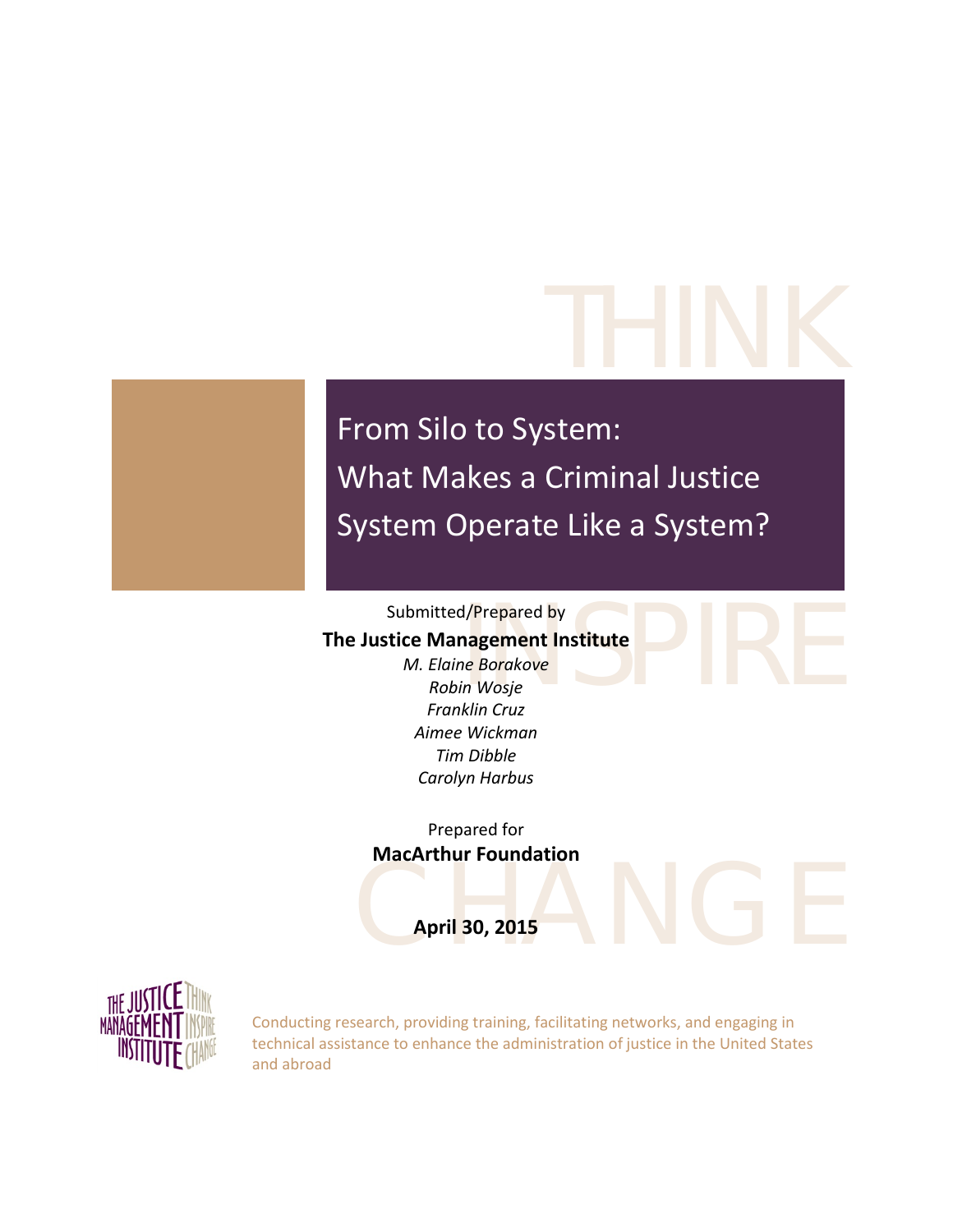This report was created with support from the John D. and Catherine T. MacArthur Foundation as part of its Safety and Justice Challenge initiative, which seeks to address over-incarceration by changing the way America thinks about and uses jails. Core to the Challenge is a competition designed to support efforts to improve local criminal justice systems in jurisdictions across the country that are working to safely reduce over-reliance on jails, with a particular focus on addressing disproportionate impact on lowincome individuals, communities of color and persons with mental illnesses and substance use disorders. More information is available a[t www.SafetyandJusticeChallenge.org.](http://www.safetyandjusticechallenge.org/)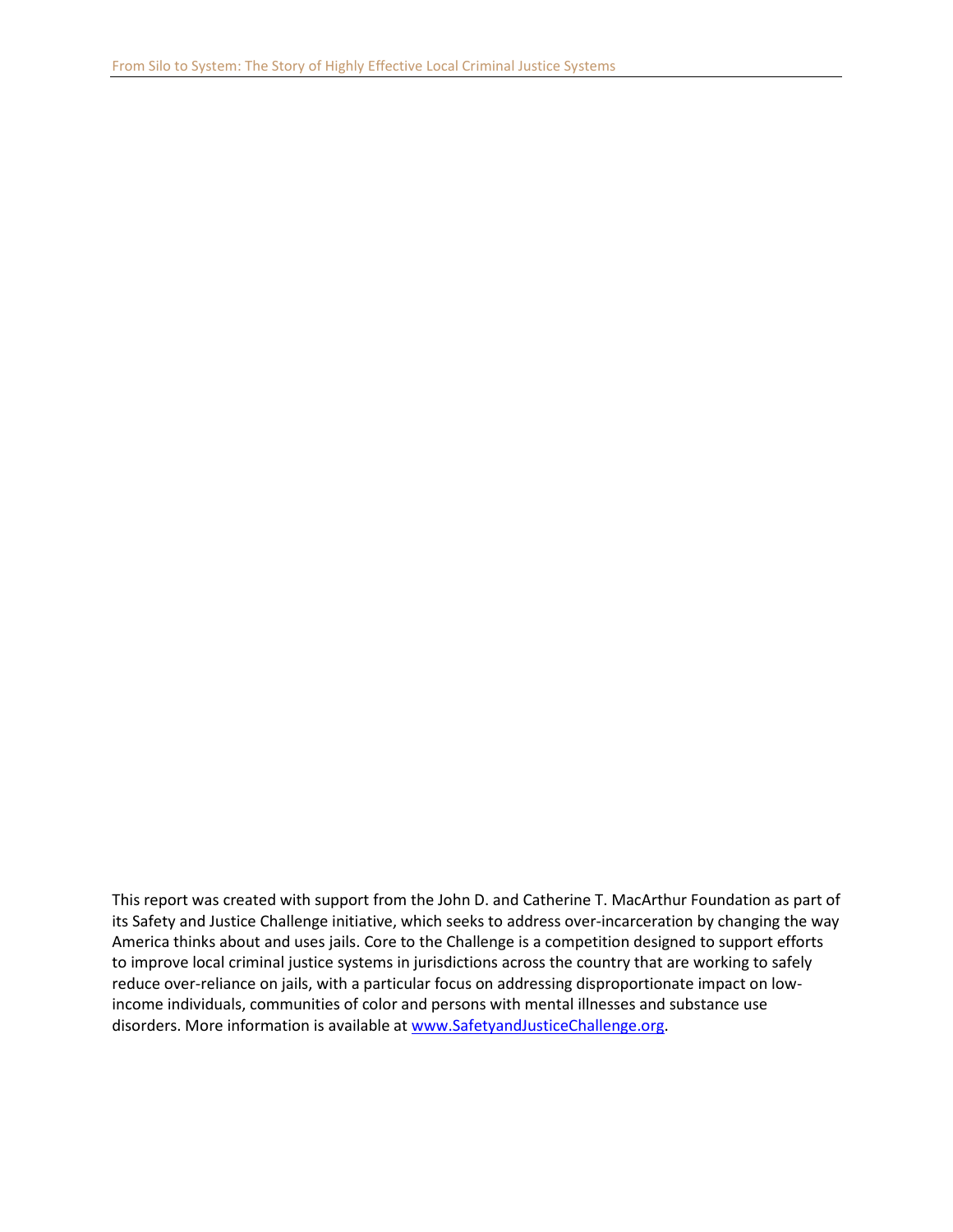# **Table of Contents**

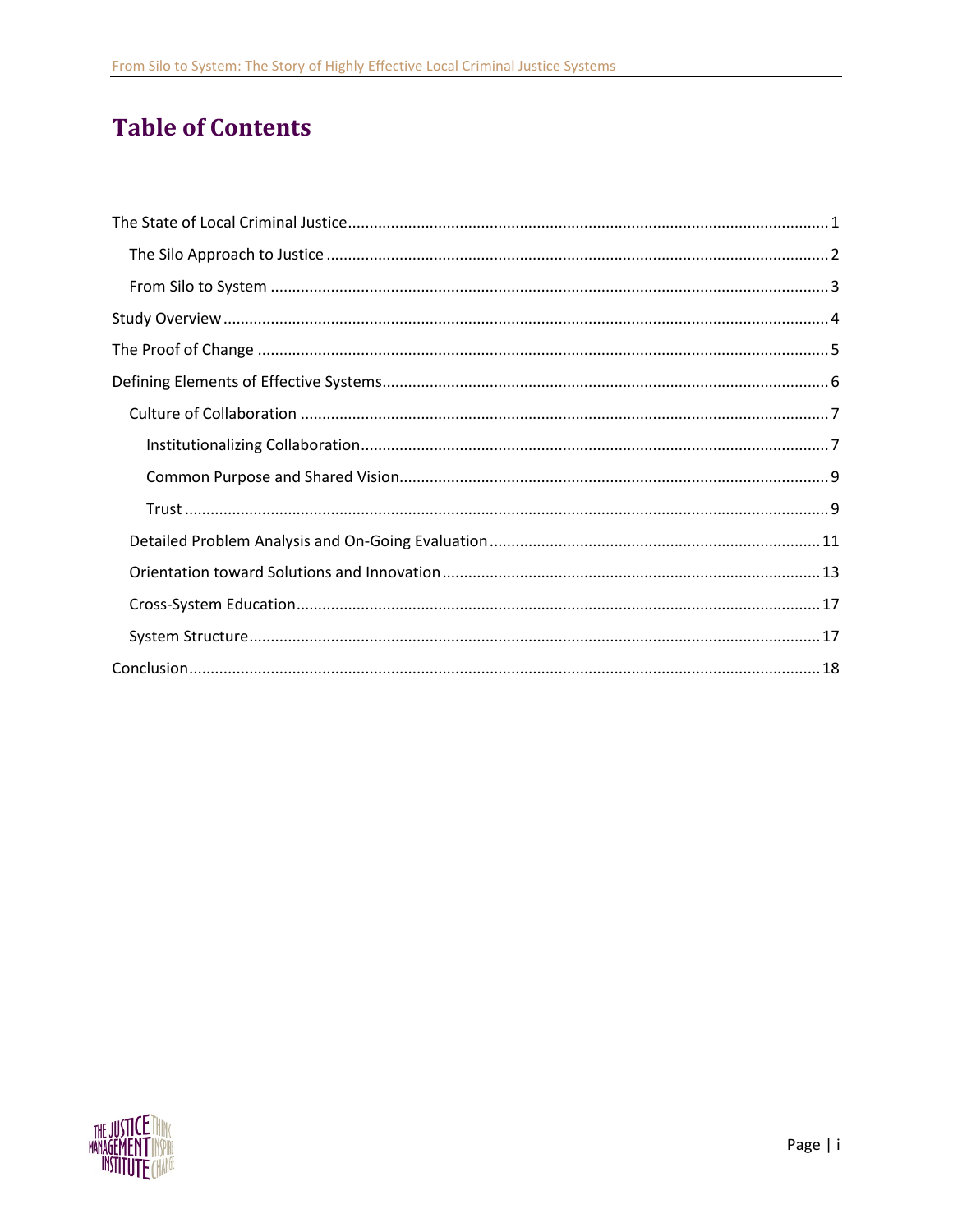# <span id="page-3-0"></span>**The State of Local Criminal Justice**

The criminal justice system is an inherently local function. A crime is committed on a neighborhood street. A person behaving erratically in the local park scares mothers with their children. A young person, coming home from a night out at the local bar, crashes into a car at a traffic light. Municipal or county law enforcement respond; criminal cases are prepared and handled by local prosecutors, defenders, and judges; and the majority of convicted offenders serve their sentences in local jails or in their communities under supervision by probation departments.

These are stories that are played out repeatedly every day of every year throughout the country regardless of how large or small the community is, the region of the country, or the demographics of the community's residents. The sheer volume of people that come into contact with local criminal justice is staggering, and many will be involved with the system over and over again. Nationwide, local law enforcement agencies made more than 9 million arrests in 20[1](#page-3-1)3.<sup>1</sup> Many of these individuals are arrested multiple times over the course of a week, a month, or a year—and a large percentage of those arrested are booked into local jails to await a bond/bail hearing. A recent study of jails found that local jails have nearly 19 times more annual admissions than state prisons (more than 11 million admissions as compared to 630,000).<sup>[2](#page-3-2)</sup> These figures include both persons booked into jail pretrial as well as those serving sentences in local jails. For those held pretrial, they are serving time behind bars before any judgment has been made about their guilt or innocence. Indeed, 60 percent of local jail populations are individuals awaiting trial<sup>[3](#page-3-3)</sup>—typically individuals who simply could not afford to pay the bail amount set or who are not granted bonds. Furthermore, whether defendants and offenders are held pretrial or serving sentences, in many communities, local jails are disproportionately filled with not only the poor but also with racial and ethnic minorities.

From the outside looking in, criminal justice operates seamlessly and equitably—processing alleged offenders and meting out punishments as appropriate. For those who are involved in criminal justice (as victims, defendants, offenders, practitioners, or policymakers), the narrative is altogether different. Practitioners struggle to process cases in a timely manner; policymakers wrestle with continual decreases in budgets and lack of available alternatives to incarceration. For victims, defendants, and offenders, the process is fragmented, confusing, time-intensive, lengthy, and often life-altering in negative ways.

The actual operation of the criminal justice system is far from what is portrayed on television or in movies—and very different from what the public majority believes the system to be. Moreover, the public's belief that local jails are filled with dangerous individuals who are serving sentences or who

<span id="page-3-3"></span><span id="page-3-2"></span><sup>3</sup> Minton, T.D. and Golinelli, D. *Jail Inmates at Midyear 2013 - Statistical Tables*. Available at http:// http://www.bjs.gov/content/pub/pdf/jim13st.pdf



<span id="page-3-1"></span> $1$  Federal Bureau of Investigation. Crime in the United States, 2013. Available at: http:// [http://www.fbi.gov/about-us/cjis/ucr/crime-in-the-u.s/2013/crime-in-the-u.s.-2013/tables/table-](http://www.fbi.gov/about-us/cjis/ucr/crime-in-the-u.s/2013/crime-in-the-u.s.-2013/tables/table-30/table_30_number_and_rate_of_arrests_by_region_2013.xls)30/table 30 number and rate of arrests by region 2013.xls

 $2$  Incarceration's Front Door: The Misuse of Jails. Vera Institute.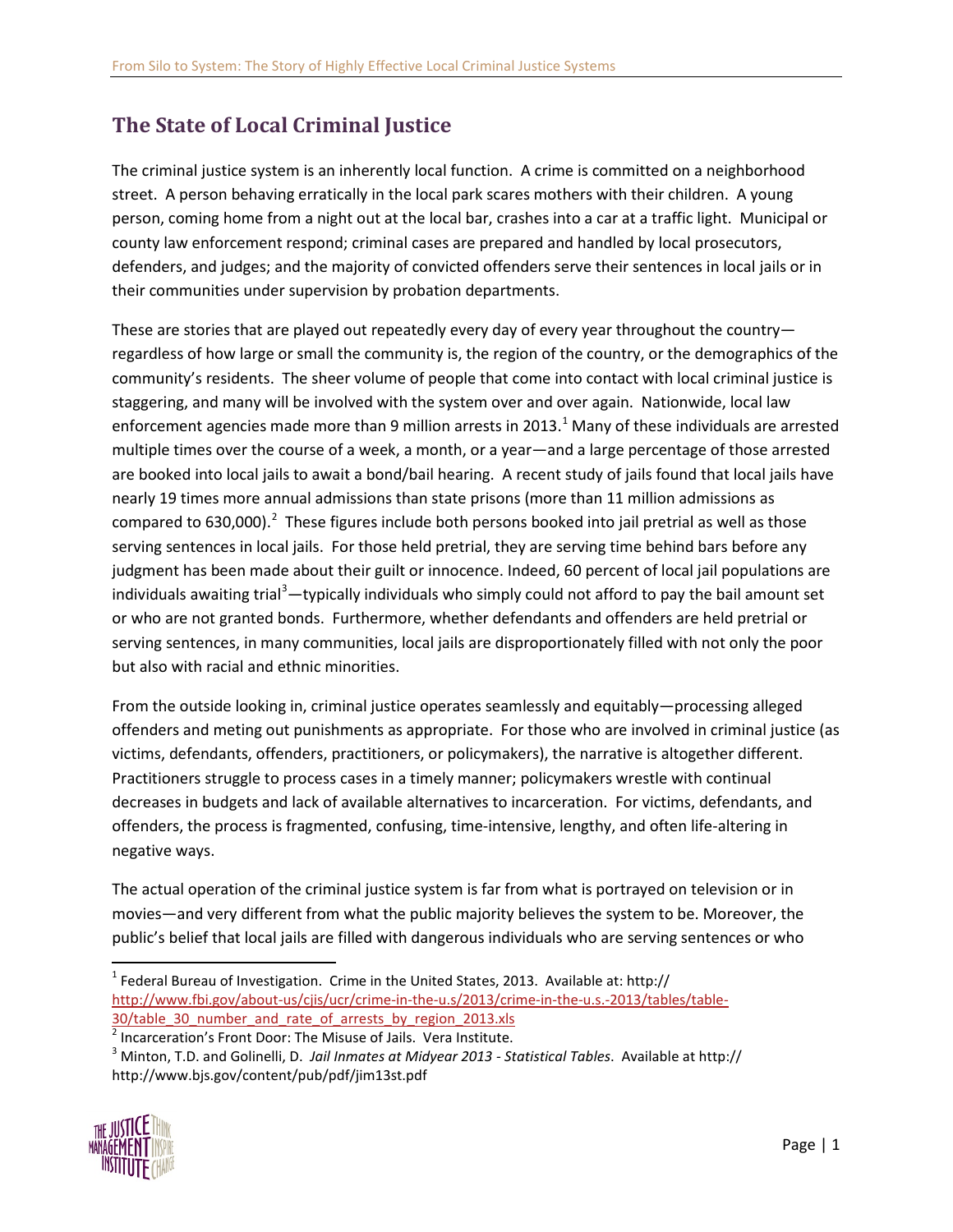present significant public safety risks is simply misinformed. The most recent survey of jails from 2002 finds that only 9% of inmates in county jails were convicted of violent crimes. $4$ 

### <span id="page-4-0"></span>**The Silo Approach to Justice**

The silo analogy is one that has been used for years to describe how insular each part of the criminal justice system has become, which has resulted in much more attention being focused on the intake and output of people and less on the fundamental principles of the justice system. This is not to suggest that within each "silo" attention is not given to the principles; quite the contrary. Each entity within the system focuses on its specific "piece" of the process. However, in far too many criminal justice systems around the country, there is not a unifying vision for how the component parts of the system contribute overall to upholding the fundamental principles of fairness, due process, impartiality, and equality.

Headed by a variety of popularly elected or politically appointed officials, the various entities within the system are often compartmentalized. Each part of the system sets its own policies, practices, and operating budgets. This compartmentalization can lead to conflicting practices (e.g., increased enforcement of a certain type of low level crime can increase caseloads for the prosecutor, who is trying to reduce caseload by diverting these same defendants from the system). Compartmentalization can also create competition for limited resources—for example, a successful argument to build a new jail by the sheriff results in the county cutting funding for the drug court. There are few efforts to examine policy, practice, and budgets from a systemic perspective or with a focus on the fundamental principles of fairness, equality, impartiality, and due process. Moreover, every part of the system is increasingly asked to do more, faster, and with less.

Further exacerbating the compartmentalization, justice officials and judges enjoy a great degree of autonomy at the local level, as independently-elected or appointed officials and as a separate branch of government—the judiciary. On the one hand, autonomy benefits the system, because it is intended to negate any political influence on decision-making, allowing judges, in particular, to make difficult decisions based on law and not political position; but autonomy also makes accountability across agencies and the courts difficult. Moreover, autonomy can be compromised in states where justice officials are elected in partisan elections and who face the possibility of not being re-elected for making politically-charged, albeit correct decisions on difficult cases. For those elected officials in justice leadership positions, it can be difficult, if not politically risky, to actively engage in justice reform efforts.

The net result is a fragmented system focused on rote processing of people and cases with little attention given to overall systemic improvement. Accountability within each part of the system has been the exception and not the norm and virtually non-existent at the system level. In addition to the silos among entities, different parts of the system receive funding from a variety of sources—the state, counties, municipalities, grants, and revenue from fines and fees. The different funding structures add numerous levels of complexity to the administration of justice, and more room for conflict between the

<span id="page-4-1"></span> $4$  [http://www.bjs.gov/index.cfm?ty=pbdetail&iid=1118.](http://www.bjs.gov/index.cfm?ty=pbdetail&iid=1118) The convicted population represented 39% of the total county jail population, of which 22% were for violent offenses.

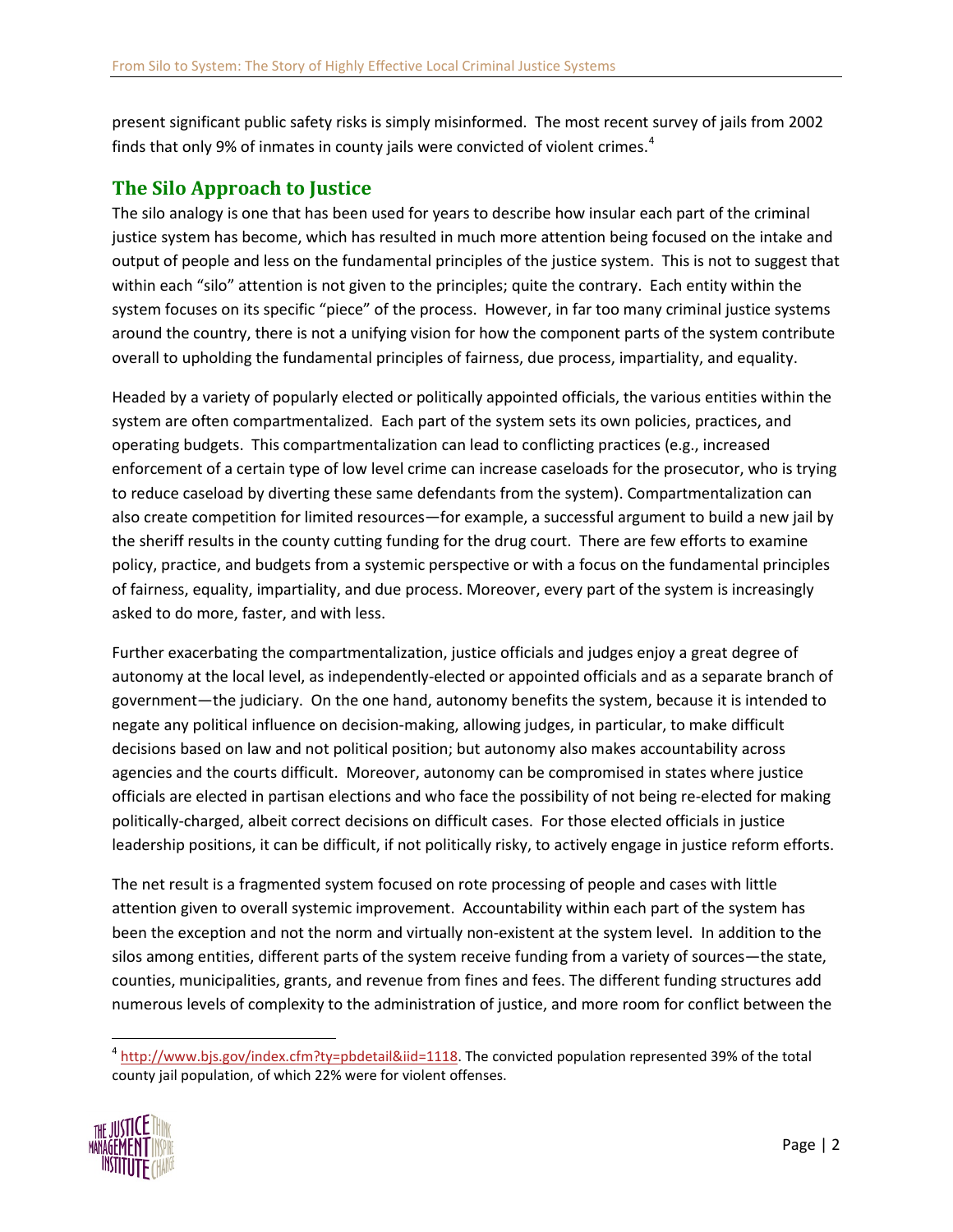policies and practices across the system. Funding sources often set the foundation for policy and practice which in turn fosters the silo-approach to justice—requiring officials to justify the need for limited resources (often in competition with other system components) and to demonstrate results based on the use of these resources.

The current state of criminal justice in the U.S. cannot be attributed to those within the system alone. The silos are created as much from outside of the system as from within. The system and those working within it are heavily impacted by external forces that are often outside of their control and that affect the system slowly and progressively over time. Funding, legislation, public trust and confidence, and high profile crimes are but a few of the external factors that help build and perpetuate justice silos.

Efforts to bolster criminal justice, particularly in the form of grant funding, education, and training, also reinforce the fragmentation of the system. Over the past several decades, federal, state, and local dollars invested in the criminal justice system have been targeted at specific problems or specific parts of the system rather than the system as a whole. The result is akin to plugging a hole in one silo only to have another spring open in the next silo; yet even non-metaphorical silos on farms operate as part of a broader, complex operation and their function is inextricably integrated into the success of the business. The time has come to treat the criminal justice system, which is far more complex than a farm and directly impacts individual lives and liberty, as a singular system rather than disparate pieces.

### <span id="page-5-0"></span>**From Silo to System**

As disturbing as the state of criminal justice may seem on its surface, those working within the system are committed to serving the public and upholding justice values. For many jurisdictions, the desire to break down the silos is strong, but the knowledge of how to do so is lacking. Policies and practices are entrenched and those within the system are left operating within the confines of "it's just the way it is." Nonetheless, a few criminal justice systems stand out as true *systems*; leaders within the system and those who work with them have upended the *status quo* to make marked changes in how justice is administered, to create common purpose and shared vision, and to work toward overall system improvement by ultimately improving fairness and equality, increasing access to justice, and reducing the misuse and overuse of jails.

For far too long, we have focused on addressing specific problems within the different parts of the criminal justice system. The Justice Management Institute (JMI), with funding from the John D. and Catherine T. MacArthur Foundation, has taken a different approach by changing the frame and asking different questions to better understand what works systemically. Specifically, JMI's study examined the following questions:

- What is qualitatively different about the jurisdictions that have improved process and outcomes for the criminal justice system?
- Are there common themes and characteristics that distinguish them as systems?
- How are they able to reach shared visions and achieve meaningful change when others cannot?

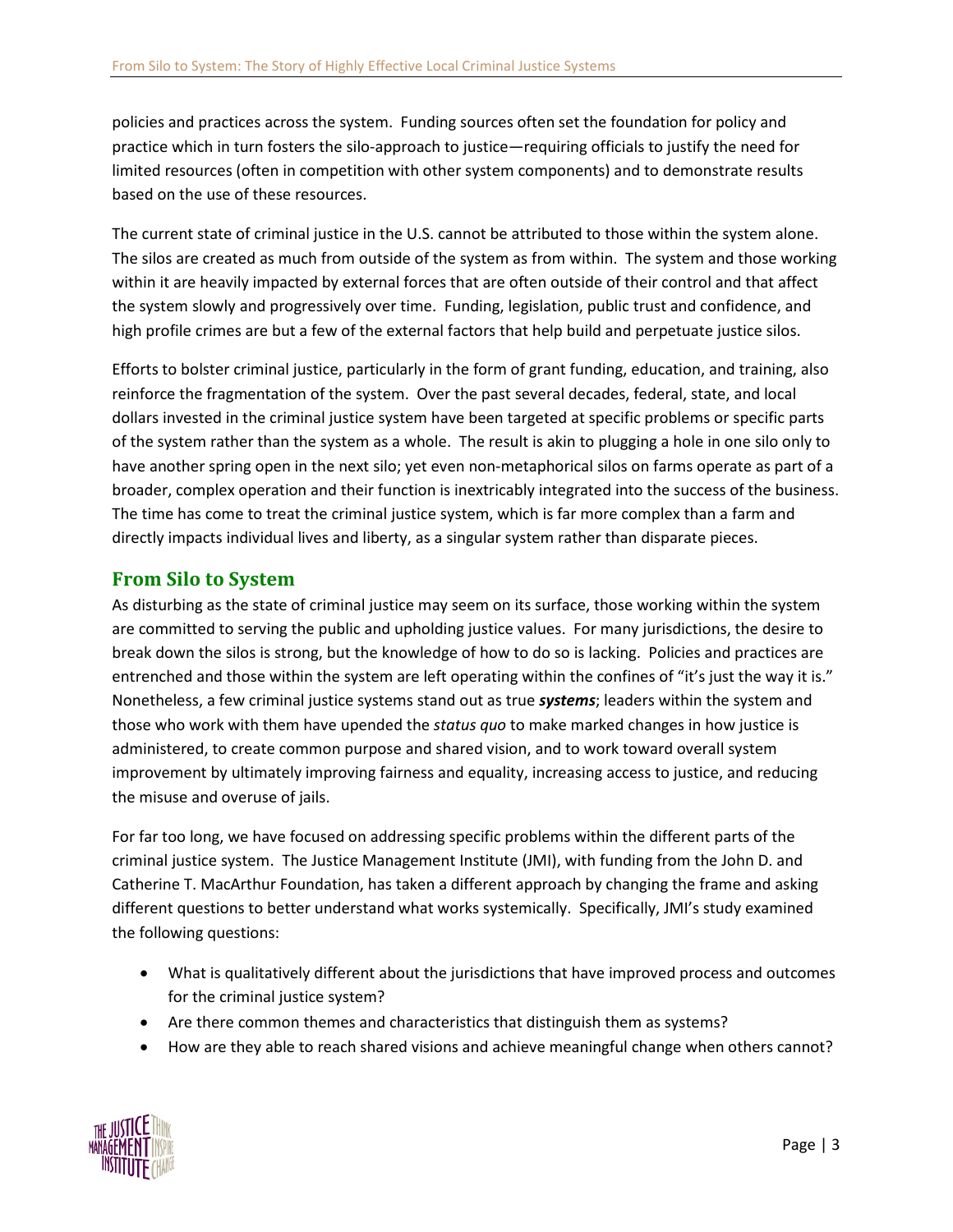Instead of focusing on what is wrong with the U.S. criminal justice system, JMI's study examines the characteristics, environment, structure, and culture of systems that have demonstrated effective collaboration and systemic approaches to the challenges they face.

# <span id="page-6-0"></span>**Study Overview**

The goal of JMI's study was to create a framework for change that focuses on improving criminal justice system processes and outcomes. Specifically, the objective was to identify the factors that create local systems that make improving the administration of justice a priority. Using an exploratory case study approach, JMI conducted in-depth interviews with and collected quantitative and qualitative data from eight county-based criminal justice systems that have been cited over the years as being "highly effective:"

- 1. Hennepin County (Minneapolis), Minnesota
- 2. Johnson County (Olathe), Kansas
- 3. Jefferson County (Louisville), Kentucky
- 4. Contra Costa County (Martinez), California
- 5. Multnomah County (Portland), Oregon
- 6. Allegheny County (Pittsburgh), Pennsylvania
- 7. Travis County (Austin), Texas
- 8. Maricopa County (Phoenix), Arizona

Through JMI's National Network of Criminal Justice Coordinating Councils and our work providing training and technical assistance on systemic improvements, JMI identified several criteria that were used to select these counties:

- National reputation for initiating and sustaining system change efforts
- Systemic initiatives based on the use of evidence-based practices (EBPs)
- Collaborative decision-making among key justice system stakeholders
- Geographic region, population density, and socio-economic demographics

JMI conducted structured interviews with criminal justice leaders, line personnel within the criminal justice system, county officials, and other stakeholders that intersect with the criminal justice system. Interviews focused on three primary domains:

- System factors
	- o System culture
	- o Collaboration
	- o Leadership
	- o Structure
	- o Resource allocation
	- o Use of data for planning and evaluation
- Operational policies and practices at the agency level

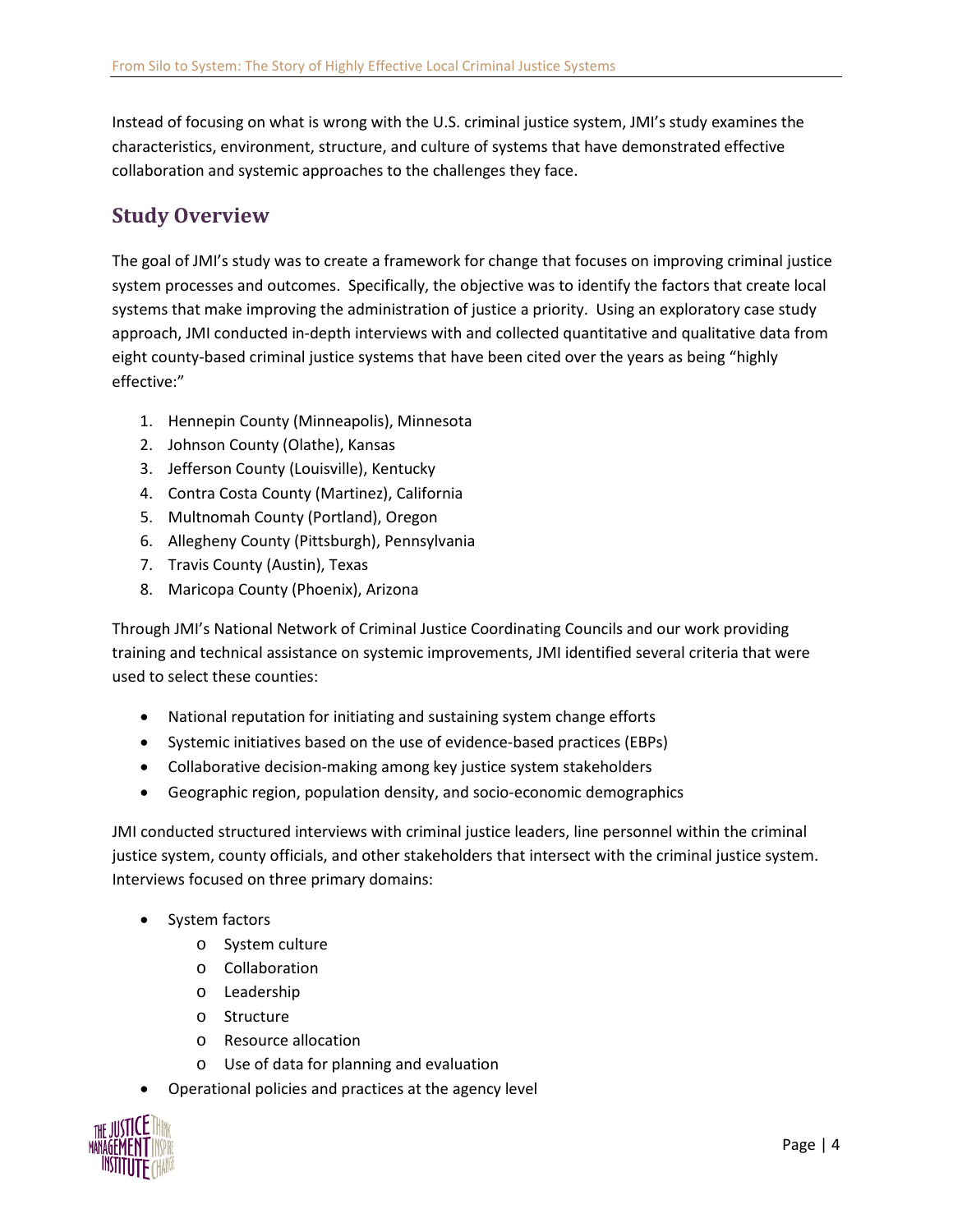- o Decision-making
- o Use of evidence-based practices
- o Outcome orientation
- Case processing
	- o Fairness
	- o Equality
	- o Impartiality
	- o Due Process

In addition, as with any exploratory study, many external factors outside the control of any single entity within the system were examined by JMI. These external factors include legislation, changes in leadership, political philosophies at the local and state levels, shifts in crime, and high profile crimes.

## <span id="page-7-0"></span>**The Proof of Change**

At the local level, meaningful change in criminal justice can take many forms—from improved case processing and greater efficiency to better outcomes for victims, offenders, and the public at large. With more than 11 million admissions annually to local jails and the staggering associated costs both to counties and to individuals, a primary change that needs to occur is the reduction in the misuse and overuse of local jails. Many of the counties studied by JMI reduced the overuse of jails or held populations constant, even when taking into account crime rates and other external factors that influence jail populations, such as legislation.

Among the study sites, three showed reductions of more than 10 percent in annual jail bookings between 2010 and 2013—Jefferson County, Johnson County, and Travis County. Two other sites (Contra Costa and Maricopa) experienced an average decrease of 7.5 percent in jail bookings. (See Figure 1.) The number of annual bookings remained relatively constant in Allegheny, Hennepin, and Multnomah counties.

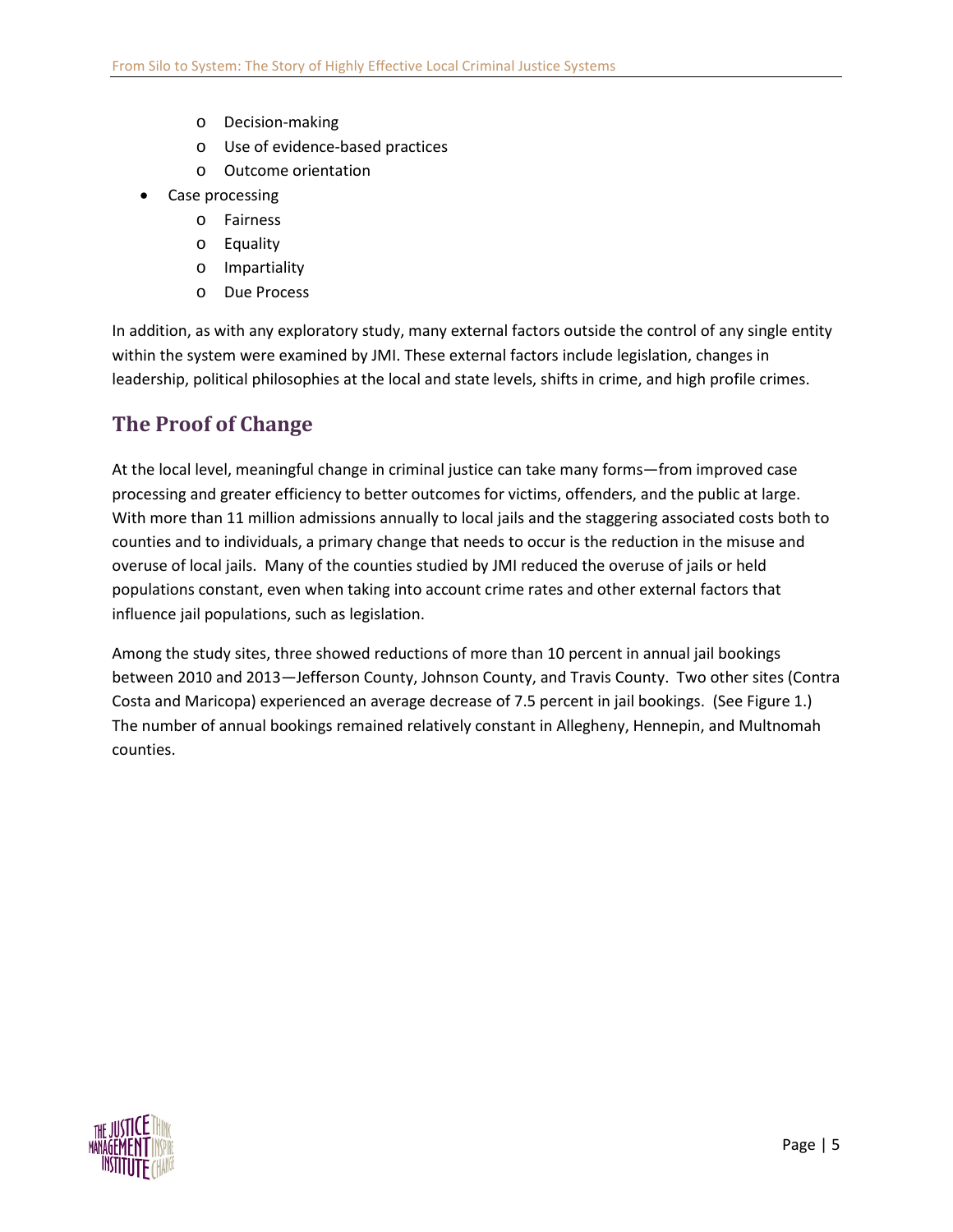

**Figure 1 Annual Jail Bookings, 2010-2013**

Although the outcomes related to the overall jail population are indeed promising, further analysis shows that the counties studied by JMI have largely had an impact on the sentenced population—i.e., they have increased their use of alternatives to jail. Such positive outcomes were not seen, however, when looking at the pretrial population in jail. Only two counties experienced a decrease in the pretrial population between 2010 and 2013. On the other hand, three of the counties experienced increases in the pretrial population ranging from a 3% increase to a 15% increase. These counties, however, have identified their pretrial population as an area of focus.  $5$ 

# <span id="page-8-0"></span>**Defining Elements of Effective Systems**

Each of the county criminal justice systems included in the study are "known" for an aspect of their system that has garnered attention—Jefferson County, Kentucky for pretrial services; Travis County, Texas for its use of evidence-based practices in community supervision; Johnson County, Kansas for its integrated information system; Hennepin County for a wide range of alternatives; Allegheny County for its case review process; Multnomah County, Oregon for its progressive approach to trying new initiatives; Contra Costa County, California for its jail population control efforts; and Maricopa County, Arizona for its master calendaring system and targeted efforts to reduce time to disposition for felony

<span id="page-8-1"></span><sup>&</sup>lt;sup>5</sup> JMI was only able to compare pretrial data for five of the eight sites in the study. The average daily pretrial population data were not available in a comparable form in three counties.

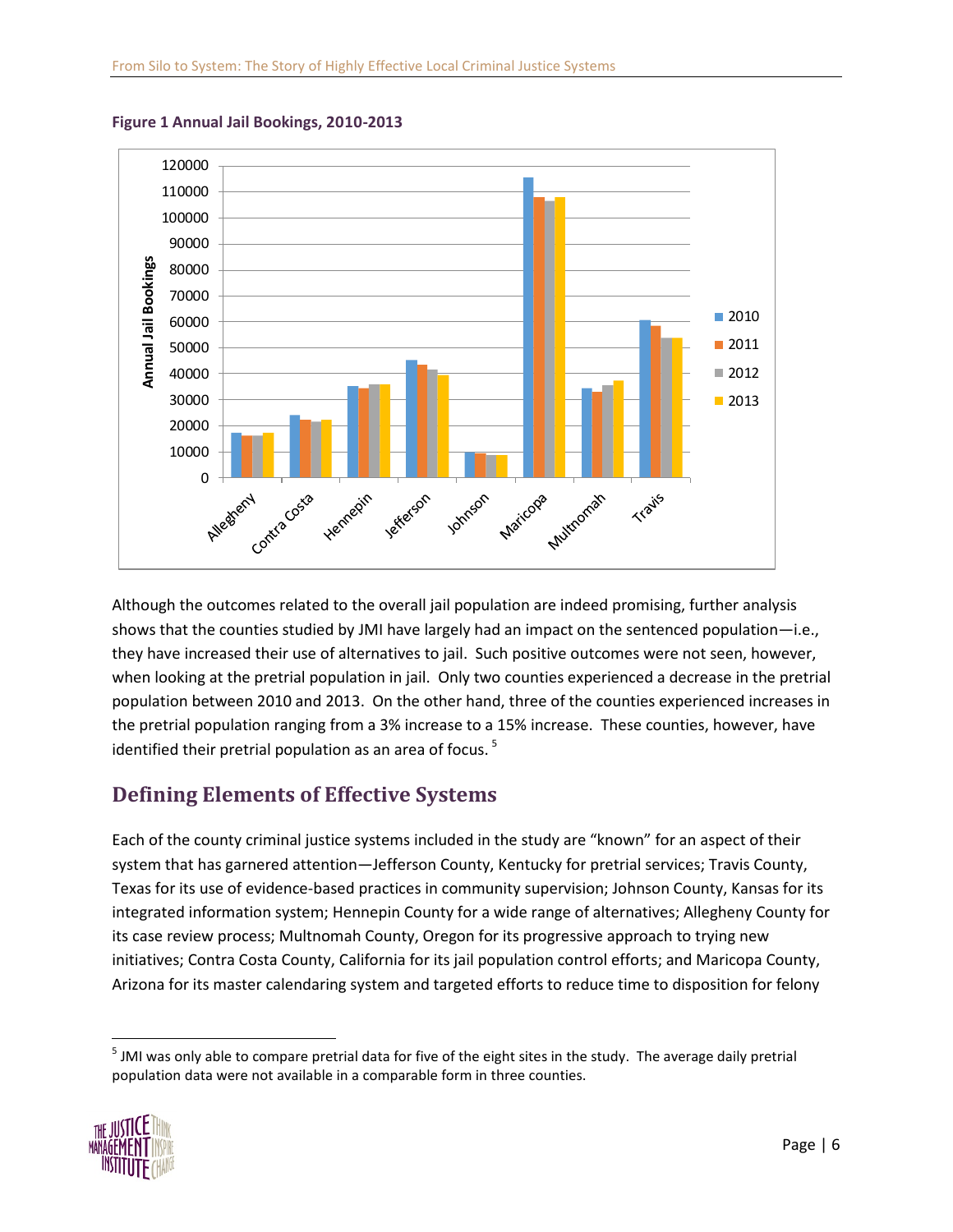criminal cases. Yet each of these systems offers so much more in terms of what they share that make them operate as systems working toward a common vision and set of goals.

The county criminal justice systems in the JMI study share a number of characteristics that have created a systems approach to dealing with pervasive and emerging criminal justice issues, not the least of which is the overuse and inappropriate use of jail. Instead, the counties in the study are working to preserve public safety using the most effective means possible. Among the shared characteristics that define the systemic approach are:

- A culture of collaboration
	- o Institutionalization of collaborative partnerships at the leadership level and the operational level
	- o Common purpose and shared vision
	- o Trust
- Detailed problem analysis and on-going evaluation of system performance
- Orientation toward solutions and innovation
- Cross-system education
- Integrated system structure

On the surface, it would seem that the characteristics of the eight criminal justice systems are no different than what many other counties possess; the difference, however, lies in the depth and range. The systems, operating as *systems*, maintain these characteristics despite changes in leadership and demands on the individual parts of the system, enduring the test of time as well as external influences that exert pressures on all involved in the administration of justice.

### <span id="page-9-0"></span>**Culture of Collaboration**

Collaboration is more than just regular meetings of justice stakeholders; it's more than writing a letter of support for a new grant application. Collaboration is working together toward a common purpose sharing a vision, preparing a plan, and implementing the plan to achieve outcomes. It is standing behind that plan as a singular group when outcomes are not realized, regrouping and trying something anew. Collaboration means sharing the burden, the responsibility, and the consequences together as a system. One of the main defining characteristics that make the eight local criminal justice systems qualitatively different from many others throughout the country is their ability to collaborate at a systemic level—to put the greater good of the system and the principles of justice before all else with individual stakeholders adjusting policy and practice to support the overall vision.

### <span id="page-9-1"></span>**Institutionalizing Collaboration**

In the counties studied by JMI, collaboration began first and foremost with the creation and maintenance of a change environment. Formal and informal coalitions have coalesced in each of the eight counties studied either by mandate or around a critical issue. For those that came together around a critical issue, some indeed then became mandated policy bodies to engage in system change.

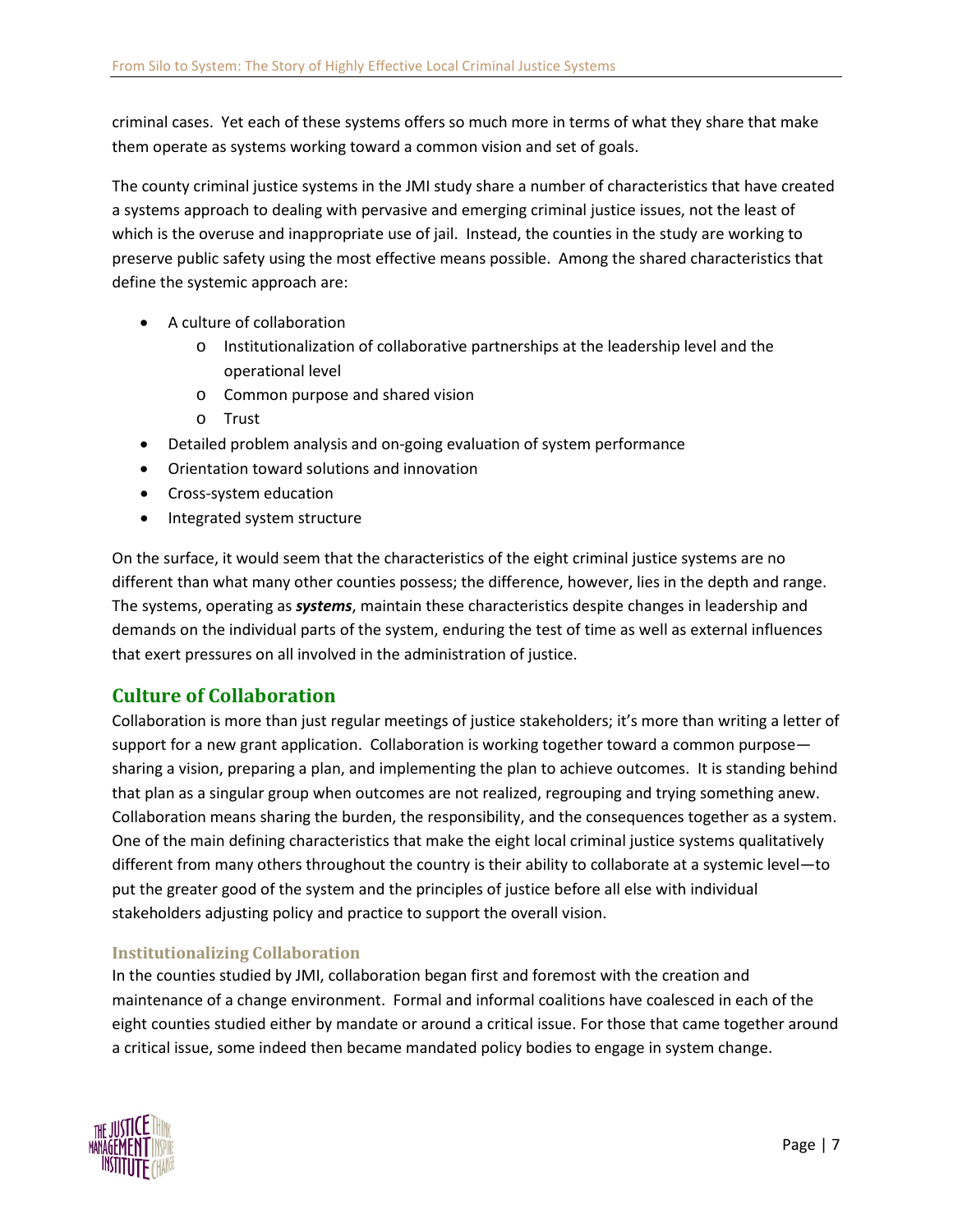The coalescing event in Contra Costa County, California, for example, was the passage of the AB109 legislation, which moved certain offenders from the state prison system to local jails. Concerned about the impact of the legislation on their jail population, and in response to the legislative mandate to create a Community Corrections Partnership (CCP), a small group of key stakeholders began meeting to begin addressing what the impact of AB109 would be on the county and sharing ideas on what might be done to ameliorate the effects. This small group grew to include other stakeholders and community partners, formalizing into the county's CCP.

In Maricopa County, Arizona, an effort to increase court efficiency, led initially by the state, culminated in an integrated criminal justice information system, which began not only to address information flow within agencies but also to bridge information gaps across agencies. Building an information exchange among the courts, the county attorney, defense counsel, and sheriff systems required all of these stakeholders to come together to discuss how data would be shared and the implementation of the new system. The collaboration required to realize the full potential of the new information system led to the emergence of the county criminal justice council. Moreover, the ability to share information and build greater efficiencies through enhanced automated information systems had broad-based support from the voting public, which helped encourage the involvement of key elected officials.

Overcrowding and poor conditions in jails are a common issue around which criminal justice system coalesce. Lawsuits in Maricopa about the same time the information system was being developed created another opportunity for collaboration to examine the systemic issues contributing to the jail overcrowding. The need to address jail issues helped foster early collaboration in a number of counties, including Jefferson and Johnson, in which mandates were issued creating their Criminal Justice Coordinating Councils (CJCCs).

Whether through a formally mandated or recognized coalition (generally referred to as a Criminal Justice Coordinating Council or some variation of this) comprised of the criminal justice system's top leadership or more informal groups and relationships, collaborative efforts are structured. Institutionalization has been fostered with the creation of forums for coordinating work—on specific issues facing parts of the system and system issues as a whole—and legislatively authorized formal policy bodies.

Counties with formal policy bodies, or Criminal Justice Coordinating Councils (CJCCs), like Allegheny, Hennepin, Jefferson, Johnson, Maricopa, and Multnomah, differ in many ways from similar councils around the country. Each has a dedicated staff person to facilitate and manage the work of the CJCC and all have funding. A dedicated staff person provides continuity and stability for the council even when there are changes in membership. Moreover, the staff person is typically not someone from within one of the criminal justice entities but rather someone who is viewed as being neutral and objective, and has the respect of the key policy makers, and ensures that the council is working towards its common purpose.

Many of these county criminal justice systems also had a second layer of working groups which usually included those second in charge or line staff of each of the stakeholders. These groups generally worked

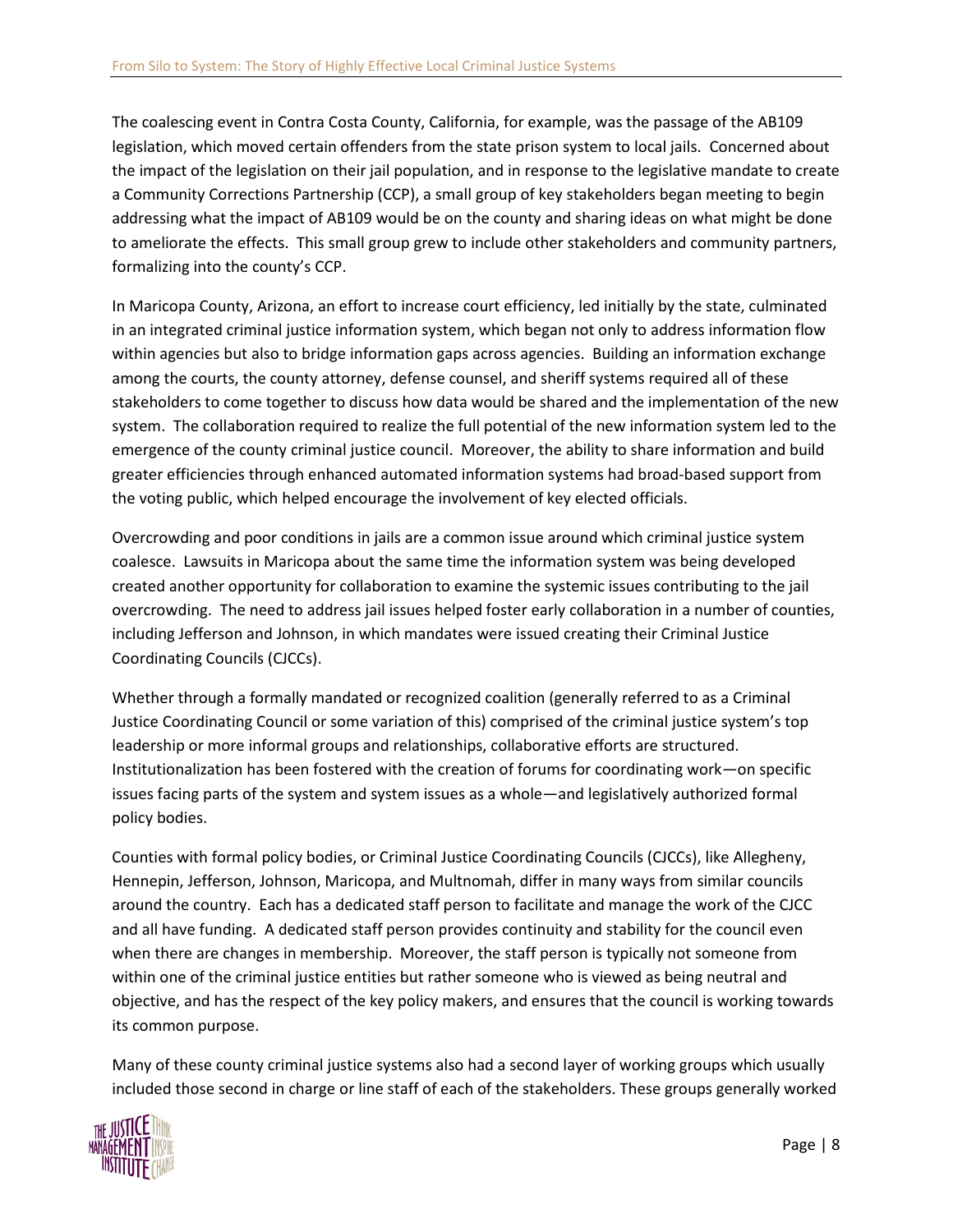on the practices of the system while the CJCC leadership generally focused on the policies. Systems that had both levels of bodies allowed the policies to be reviewed, revised, or adopted and then the work to be done to support those policies.

Interestingly, the type of collaborative body—formal or informal—did not seem to affect the ability to engage in collaborative decision making to the extent it was expected. Rather, the culture of collaboration among the stakeholders seemed to be the driving force. This culture emanates more from the creation of common purpose and shared vision and trust than the formal establishment of a coordinating body.

### <span id="page-11-0"></span>**Common Purpose and Shared Vision**

A second defining characteristic related to collaboration is the creation of a common purpose and a shared vision. Although on the surface, the idea of a common purpose and shared vision seems selfevident, it is, in fact, more difficult to achieve in practice. Each of the local criminal justice systems studied by JMI ultimately came together around a broad vision that aimed to improve the system's outcomes, a vision that had to be balanced with the diverse and sometimes disparate goals of the multiple organizations involved in the justice system. The common purpose and vision is articulated and approached in a way that ensures the entire system will benefit from collaborative action and that each criminal justice agency can share in the "rewards." Moreover, each member involved in the collaborative effort, whether in a formal council or informal group, shares in the power and decision making of the group.

### <span id="page-11-1"></span>**Trust**

Meaningful and long-term collaboration cannot be accomplished, however, without trust. In an adversarial system, trust does not come easily. A collaborative partner one day may become tomorrow's political opponent for office; members of the collaborative team will need to take opposing positions in case processing; and many of the stakeholders will need to compete for limited resources. Despite this, in each of the eight criminal justice systems, trust was evident and several factors emerged as cultivating that trust:

- Shared responsibility
- Accountability
- **Transparency**

The combination of these three factors has allowed trust to grow and become institutionalized in the collaborative efforts of the stakeholders. **Shared responsibility**, in particular, plays a major role in the cultivation of trust. The elected officials and heads of stakeholder agencies all share in the "wins" and the "losses" that their efforts produce. Acting as a collaborative body, rather than individuals, allows the system to accept blame collectively for its failures and discourages finger-pointing at one or more justice partners. Criminal justice policymakers who engage in collaborative decision-making must provide cover for individuals when initiatives that stem from the group's collective decisions fail to produce the intended results. Presenting a unified front in the face of criticism helps alleviate some of

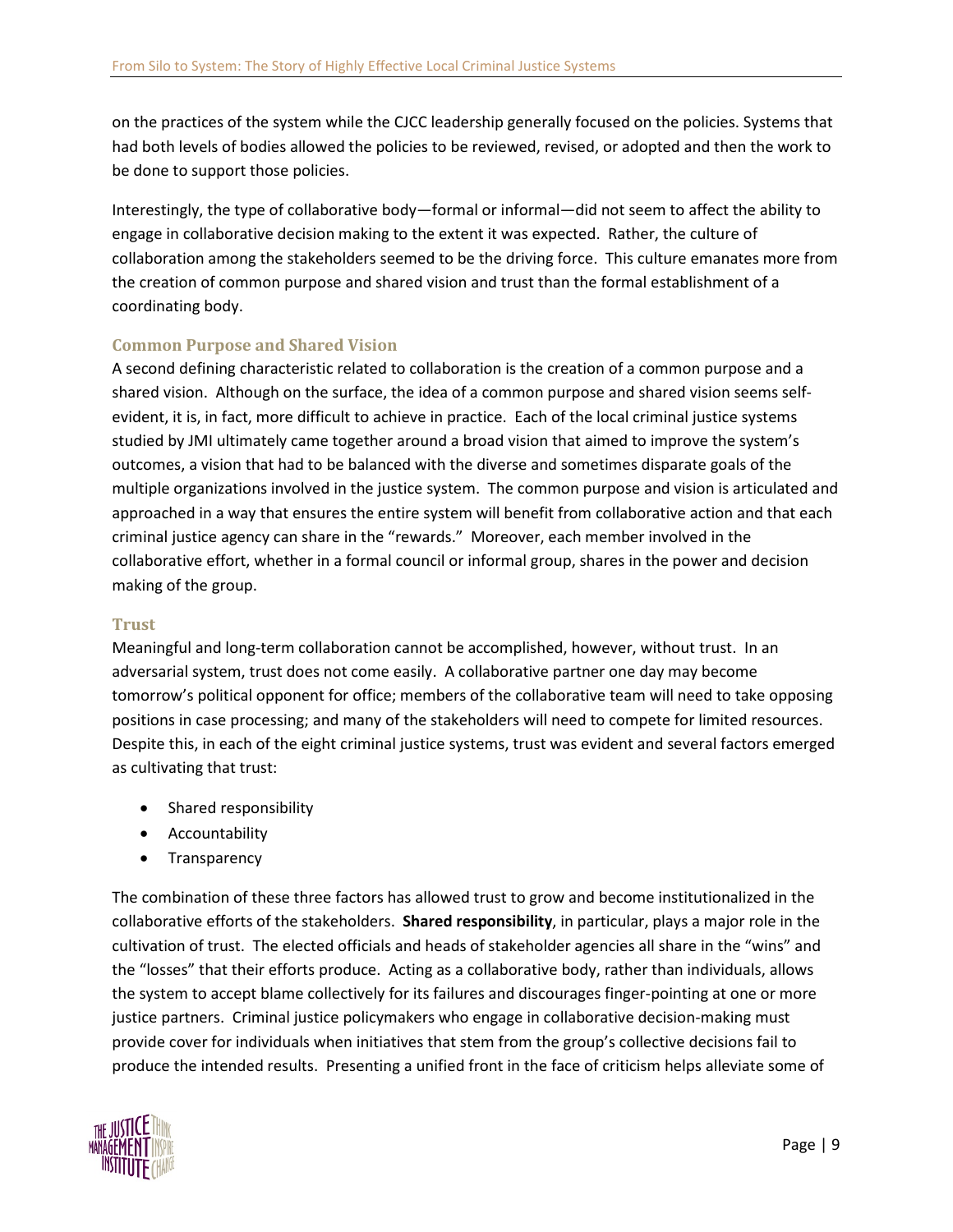the political risk to individuals for adopting policies and practices that are intended to help the system as a whole reach its intended goals.

In Maricopa County, Arizona, for example, one of its biggest challenges with the jail is the growing pretrial detainee population, relative to those sentenced. Commissioners who handle first appearances after arrest and who make pretrial release decisions are informed by a pretrial risk assessment tool, but often override the recommendations from the tool, because they are concerned about negative media exposure should the release defendants commit another crime. The other stakeholders in the criminal justice system, including the judges in the criminal department, have promised to offer them political cover to encourage their use of the tool, although the need to do so has not yet arisen.

When the system does achieve significant outcomes, it is important that the members of the collaborative group enjoy the benefits of a successful initiative, by sharing the responsibility for the outcomes. At the same time, it has proven beneficial in some collaborative partnerships to allow one or a handful of stakeholders to "own" the outcomes to further solidify their willingness to work toward the shared vision.

In Travis County, Texas, an evaluation of recidivism highlighted a need to make changes that would produce better system outcomes. The system stakeholders placed its trust in the director of the Community Supervision and Corrections Department (CSCD) to introduce risk assessment and evidencebased practices in probation supervision. The changes that occurred included working with judges to understand and use risk and needs information in establishing conditions of probation. With regular data reporting on outcomes, the CSCD was able to build faith among the judiciary and other system stakeholders in the process and ultimately, the county achieved significant reductions in probation revocations and recidivism.

Another key element to promoting trust is building **accountability** among members for both their participation in collaborative partnerships and their individual agencies' efforts to implement policies and practices that support the larger common purpose and vision. The coordinator for the Jefferson County, Kentucky coordinating council does both informal and more formal "check-ins" with stakeholders about their level of participation. This even included a recent survey about participation and the value of the council.

The Local Public Safety Coordinating Council (LPSCC) in Multnomah County, Oregon stands out for its ability to encourage individual agencies within the system, as well as community-based service providers, to promote policies and practices that support the larger common purpose and vision for the system. The Council's monthly meetings have the explicit goal of coordinating policies and collectively addressing public safety by "encourag[ing] the active participation of countywide leadership, foster[ing] close collaboration in the development and operation of public safety operations and policies, and promot[ing] coordinated, data-driven public safety operations and policies."<sup>[6](#page-12-0)</sup> Members of the Council,

<span id="page-12-0"></span> <sup>6</sup> [https://multco.us/lpscc,](https://multco.us/lpscc) accessed October 27, 2014.

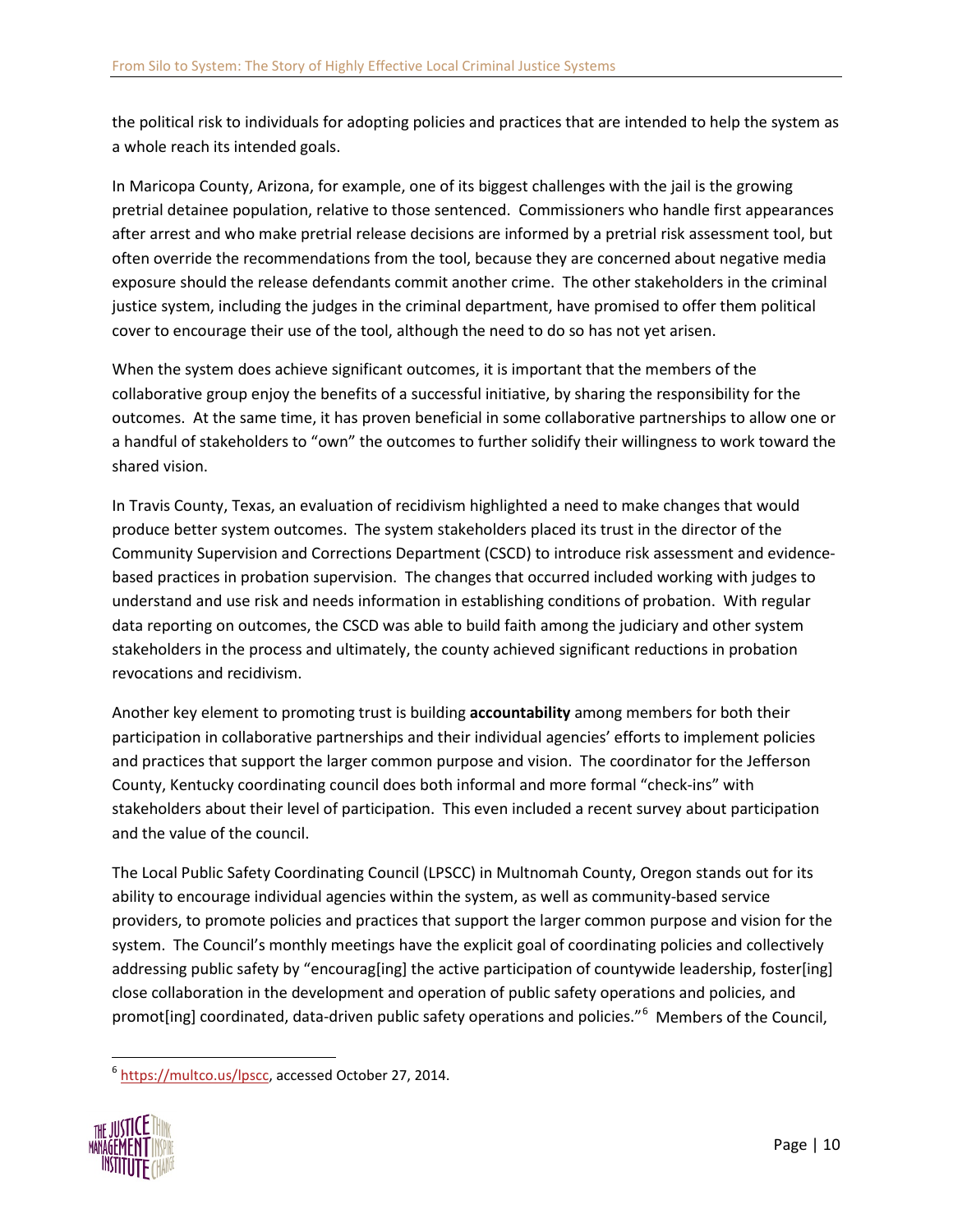as well as allied stakeholders, present new policy and operations ideas to the group with supporting data which are then discussed and either endorsed by the Council or offered feedback for consideration.

In Maricopa County, AZ, just a few years ago, a series of legal battles between the County Attorney's and Sheriff's offices and the Board of Supervisors and Superior Court rattled the county and its criminal justice to the core. Difficult cuts made during worsening economic times set in motion what is still referred to as the "dark ages" by leaders locally. This extremely contentious time should have significantly derailed system-wide collaboration. However, just the opposite occurred. The history of collaboration has created a type of "peer pressure" to engage, fostered by expectations from the board of supervisors and the public as well as among the individuals in policy positions within the criminal justice system. The Maricopa County Justice System (MCJustice), the collaborative policy body, continued to operate during the most adversarial years with middle managers continuing to work in subcommittees, even when their leadership could not fully participate, and numerous other workgroups were put in place to focus on specific issues.

Closely related to accountability is system and agency **transparency**. When stakeholders make their policies and practices transparent and engage in active information sharing, greater trust among the parties occurs. Like so many other characteristics of successful collaborations, it is inherently difficult to institutionalize transparency across all aspects of the system. Too often, one or more of the criminal justice components are reluctant to share data, or do so in a limited manner. Nonetheless, the creation of data sharing protocols, dashboards, and communication in nearly all of the eight counties studied by JMI has helped establish and institutionalize system transparency.

Allegheny County, Pennsylvania has a unique way of fostering transparency through case management reviews. All criminal justice stakeholders involved with a selected case (arresting officer, pretrial services, prosecutor, defense attorney, judge, probation officer, and sheriff's department), along with representatives in management positions from each of the justice agencies, participate in a comprehensive and in-depth review of select cases three times per year to assess case outcomes and system-wide effects on case processing. The cases that are selected typically involve the full criminal justice process, often also including problem-solving courts, intensive supervision, and treatment. During the case management reviews, the team has an in-depth and candid discussion about what happened at arrest; the pretrial release and supervision decision; length of time it took to resolve the case (including reasons, influences, and number of postponements); and other relevant issues as necessary such as crime lab processing. Central to the review is a focus on improving outcomes both in the process and for offenders.

### <span id="page-13-0"></span>**Detailed Problem Analysis and On-Going Evaluation**

Criminal justice agencies are notoriously bad about keeping data that are useful for robust analyses. Information management systems have historically been developed and used to assist with case processing, and the data elements within these systems are often text-based fields or document scans which make quantitative analyses difficult and time-consuming. However, in the criminal justice systems studied by JMI, a premium was placed on obtaining quantitative data for regular analyses—not

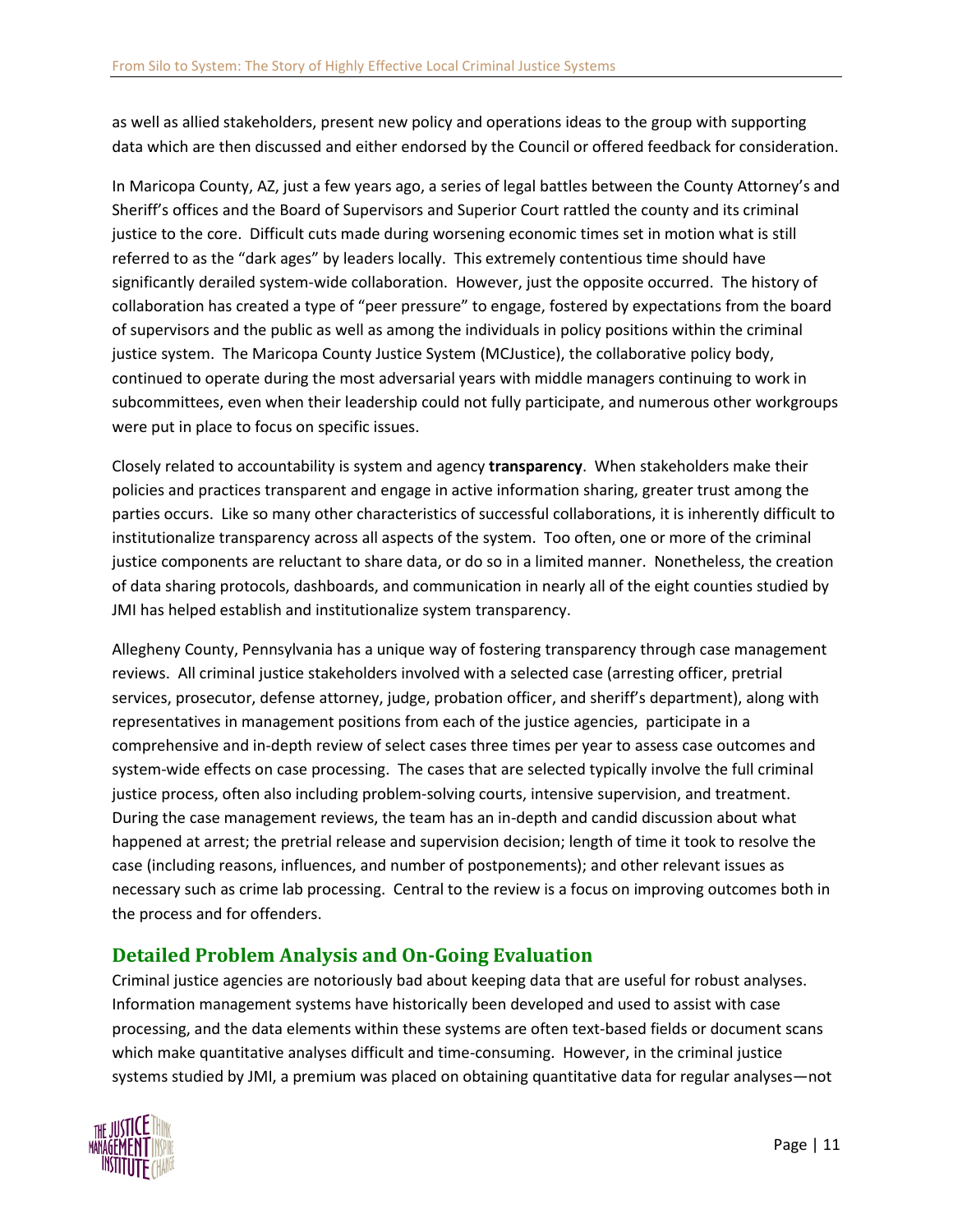only at the individual agency level but also at the system level. Driven by the common purpose and shared vision, the stakeholders in each of the eight counties have defined system level metrics that help them identify the root causes of pervasive justice issues and emerging issues. Moreover, the regular and routine use of these data by stakeholders and coordinating councils for both planning and evaluation is what make these eight systems qualitatively different from many others across the country.

The problem-solving that occurs in successful collaborations takes many forms—from examining system level issues to specific operational practices—and can be driven by key stakeholders or even individuals as long as data are available. The president judge in Allegheny County, Pennsylvania, for example, used system data to examine the relationship between the jail population and the time it takes to dispose cases, alternatives to incarceration, accelerated disposition programs, probation supervision, pretrial services, and re-entry programs. The findings from the analysis led to the implementation of a number of strategies to reduce the jail population.

Hennepin County, Minnesota, is a data-rich system in which the leaders place a priority on the capacity to use data for problem analysis and evaluation. This priority is not only embraced by the coordinating council but also the justice agencies that make up the council. Many of the key criminal justice stakeholders have created research staff positions and departments within their organization to facilitate data-driven policy planning. For example, the Department of Community Corrections and Rehabilitation (DOCCR) produces a regular Continuous Improvement Report that examines recidivism rates for individuals under community supervision and identify issues that may need to be addressed.

Johnson County, Kansas, like Hennepin, is a data-rich system with its comprehensive Justice Information Management System (JIMS). JIMS combines sheriff, district attorney, courts, probation, and county corrections into a single system. The system emerged from early discussions about how all of the criminal justice organizations were struggling with case management. After the initial development, the board created to oversee the JIMS implementation decided to shift programming responsibilities from the initial contractor who designed the system to an in-house function first by using staff within the participating agencies and later shifting staff funding directly to the county. With more than 45 million documents in the system and the ability to track individuals from initial booking through the adjudication process, JIMS is one of the more robust integrated criminal justice systems in the country. Moreover, the criminal justice stakeholders have access to more than 200 reports on such topics as caseload, docketing, and jail population along with a number of dashboards that can be used for problem analysis such as the number of cases, filtered by year, judge, filings, bond status, and case type.

Data in Multnomah County is used in a variety of ways to both conduct detailed analyses of problems and to evaluate the system response using its Decision Support System—Justice (DSSJ), which combines criminal justice information from the major stakeholders in the system. With the DSSJ, an authorized user can track individuals or cases across the county's criminal justice agencies to monitor performance, evaluate the system for answering specific research questions or producing system reports and informing policy planning. In 2005, the county identified reducing the number of defendants who fail to

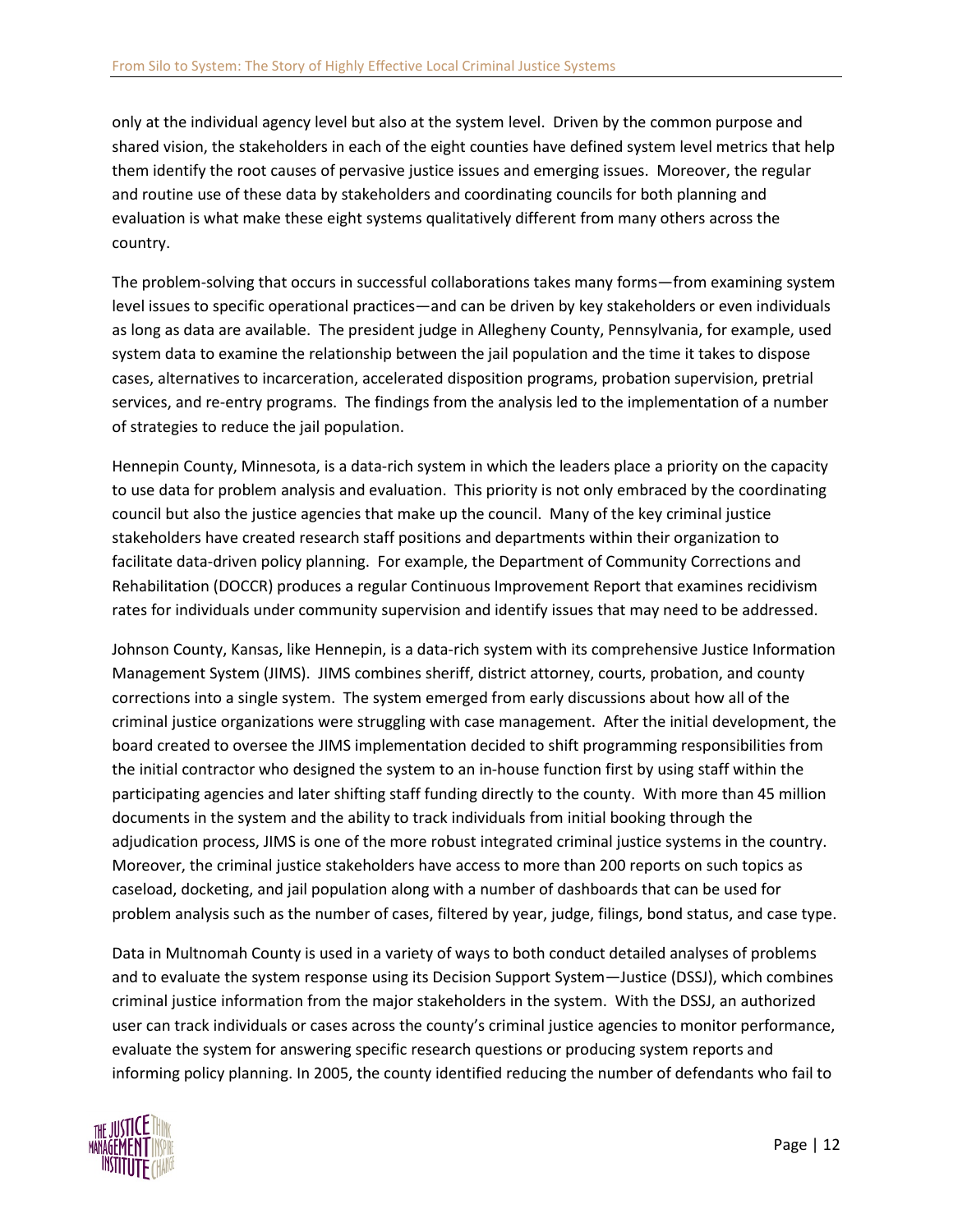appear at future court dates as a priority and established the Court Appearance Notification system (CANS). Using the DSSJ to create monthly performance reports on the failure to appear (FTA) rate, stakeholders were able to evaluate the effectiveness of the CANS program, demonstrate significant reductions in the FTA rate, and document costs-savings (in the form of cost avoidance) to the county.

### <span id="page-15-0"></span>**Orientation toward Solutions and Innovation**

The collaboration and detailed problem-analysis that is apparent in successful criminal justice systems has laid the foundation for the eight counties to try new solutions and create innovation that leads to evidence-based practices. The innovations put in place cover all aspects of the criminal justice system from law enforcement to re-entry and everything in between and are far too numerous to cover in a single document. The unifying theme, though, is the willingness to experiment and try new approaches to criminal justice system issues from multiple angles based on what the data show the root causes to be and not just implementing "band-aid" solutions. The emphasis for implementing new initiatives is on quality not quantity and on whole system response when appropriate and not just individual agency response. Through shared vision, common purpose, and problem-analysis, each county studied by JMI has engaged in active change efforts rather than relying on traditional passive change tactics that focus on addressing an immediate need.

There are countless examples of innovation that have been tried in the eight criminal justice systems highlighted in this study. Highlights of a few are provided below.

Hennepin County, Minnesota has a long history of using risk and needs assessment tools, stretching as far back as 1972. The stakeholders in the criminal justice system wanted to expand beyond just assessing defendant and offender risks and needs and gain a better understanding of the programs they offered to meet the needs of their population by implementing the Correctional Program Checklist (CPC). The CPC was created by the University of Cincinnati as an evidence-based tool for assessing correctional intervention and determining how closely these programs meet the principles of effective intervention. The tool measures the capacity of service providers/vendors to operate programs and deliver services that are evidence-based and the tool provides a score showing how much the programs operate on evidence-based principles. The Department of Community Correction and Rehabilitation (DOCCR) and the criminal justice coordinating council use this information to make decisions about programming needs among contracted service providers and to evaluate proposals from prospective service providers.

System-wide collaboration in Allegheny County, Pennsylvania spawned a robust, two-phase jail re-entry program (known as Reentry 1 and Reentry 2) designed to reduce recidivism and improve offenders' transitions from jail back into the community. Reentry 1 focused on treatment based on inmates' risks/needs assessment scores, skills training, therapy, and community integration following completion of their sentence. Near the beginning of their incarceration, inmates are assigned reentry specialists who coordinate services and programming both during the incarceration and after release. Reentry 2 added the assignment of a specialized probation officer to the reentry planning who works with the

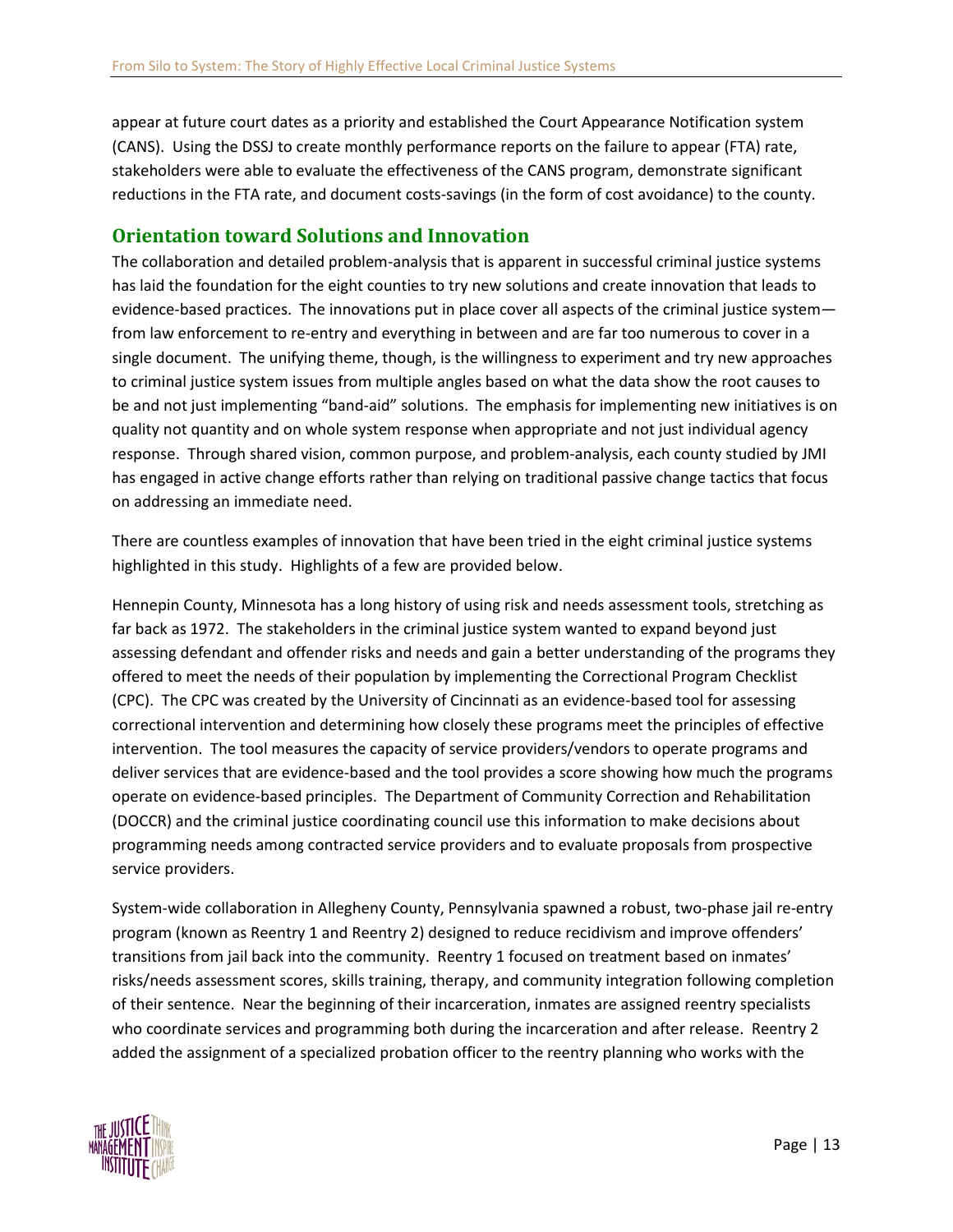offender to create a continuum of training and treatment programs along with job referral services at two day reporting centers in the county.

Like many jurisdictions across the country, Johnson County, Kansas struggles with the volume of individuals involved in the criminal justice system who have mental health issues. The justice system stakeholders worked together to create a mental health co-responder program that places a licensed social worker alongside police officers to respond to calls in which there may be a mental health issue at the root of the problem. Shortly after the implementation of the co-responder program, a crisis stabilization center was opened to provide treatment services for individuals with mental health needs and providing additional options for law enforcement to divert individuals with such needs from the criminal justice system. The early results of the co-responder program are an increase in individuals being referred to treatment (from 1% of calls for service prior to implementation to 39% postimplementation).

Maricopa County, Arizona fundamentally changed its calendaring system not only to improve efficiency but to encourage more of a collegial and team-oriented culture among judges. By having all judges responsible for all cases within a division (instead of one judge per case), judicial assignments to cases were interchangeable which meant that there were fewer and shorter continuances and quicker resolutions.

The transition to this model was challenging, but because of the robust work and culture of change, leadership was able to learn and recover from early stumbles in implementation and make the necessary adjustments to ensure success. From December 2008 to July 2009, Maricopa County piloted the master calendar and then refined it before introducing it to all four Superior Court trial divisions in December 2009. At this stage, the master calendar framework included six Master Calendar Commissioners, each of whom was responsible for conducting all Initial Pre-Trial Conferences (IPTC's). However, the system was changed again based on feedback from judges and others and based on the case processing time. In September of 2010, these positions were replaced by a single Case Management Judge (CMJ), which resulted in a more equitable distribution of labor. The learning process is ongoing, as today the Superior Court grapples with a higher trial rate than ever before, which puts strains on the calendar. The Maricopa County judiciary is willing to experiment with new ideas and refine rather than abandon them when they do not work. This behavior is consistent with a collaborative spirit of investment in the work of the court and the system.

Multnomah County, Oregon has implemented numerous initiatives over the years that have served as models for innovation across the country, particularly in the form of diversion options and problemsolving courts. Each of these initiatives has contributed to the low levels of recidivism that the county is experiencing. The initiatives include:

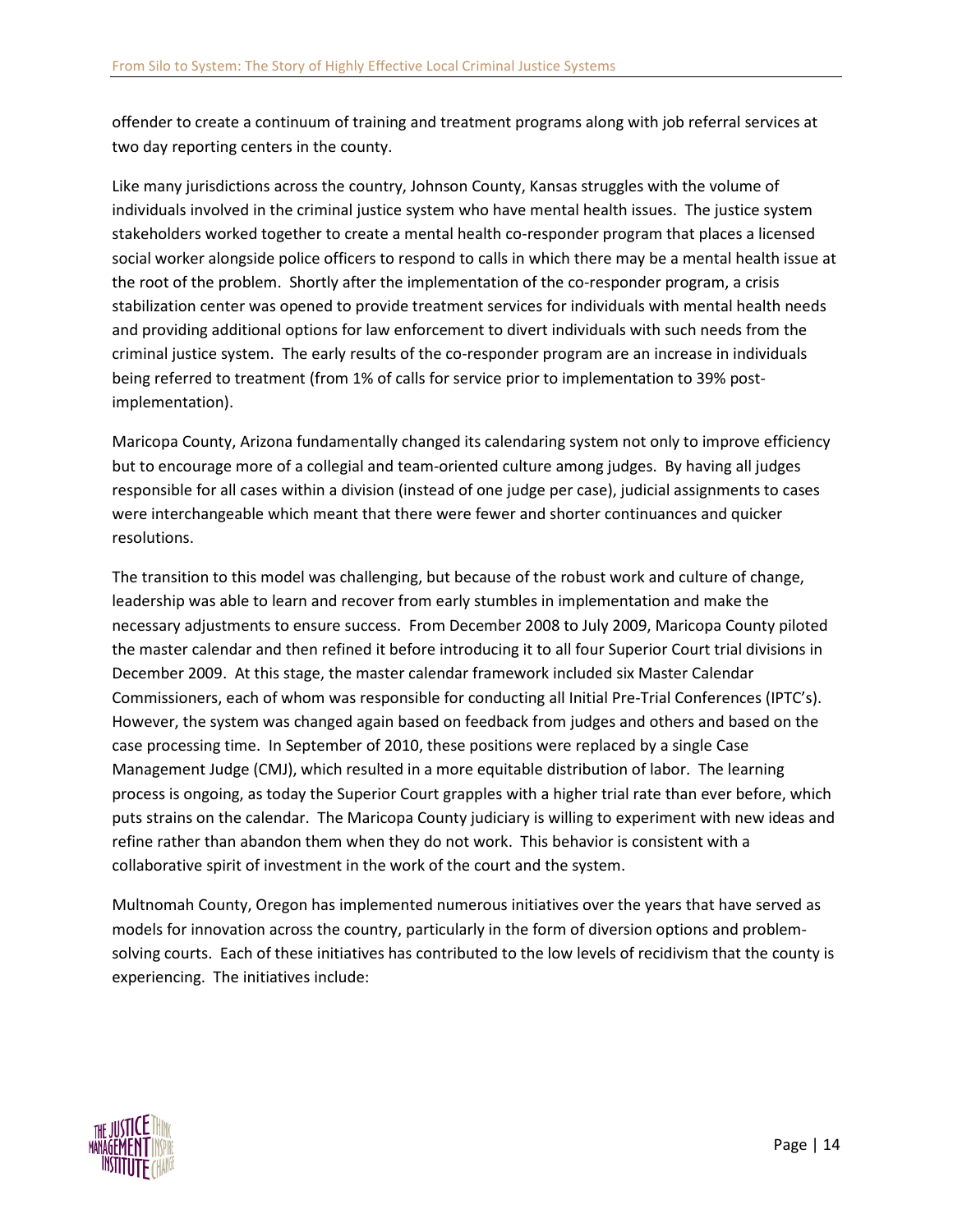**DUII Diversion-** The District Attorney's office provides a diversion program first-time, driving under the influence of intoxicants (DUII) offenders who meet certain criteria.<sup>[7](#page-17-0)</sup>

**DUII Intensive Supervision Program (DISP) -** A four-phase, three-year program that uses a team approach for those charged with DUII offenses. The multi-disciplinary team includes a judge, defense attorney, case manager, and the probation officer. Through the use of electronic monitoring, weekly check-ins, and mandatory treatment services the DISP program works with the offender. This is not a diversion program, but rather an intensive supervision program.

**Deferred Sentencing Program (DSP) -** The DSP program, a domestic violence misdemeanor court, has been a long-standing option for defendants charged with a misdemeanor that is prosecuted by the District Attorney's Domestic Violence Unit. To be eligible, an individual cannot have a current or past case in the DSP program, a pending felony case or conviction, a pending or past Class A person misdemeanor (aside from a non-DV traffic) within the last ten years, conviction of violation of restraining or protective order, more than four non-person criminal convictions within the last ten year, currently under probation or parole, bench probation for a person misdemeanor, or judicial hold from another jurisdiction.

**Veterans Court-** In 2014, Multnomah County was in the final stages of opening a Veteran's court. The creation of the court was led by a County Commissioner, the Sheriff's Office, District Attorney's Office, Veterans Administration, Metropolitan Public Defender Services, DCJ, and Circuit Court. Through the court, the Sheriff's Office plans to identify veterans at booking, the District Attorney's Office will identify eligible cases, defense attorneys will discuss available services through the Veterans Administration, DCJ will provide specialized officers in each office with veterans' issues expertise, and a circuit court judge will be assigned who is knowledgeable about veterans' needs.

**Sanction Treatment Opportunity Progress (STOP) -** STOP, created in 1991, is the second oldest drug court in the nation. STOP is available for most individuals charged with a felony drug possession crime. With the goal of reducing drug abuse and recidivism, the court is a partnership of the Circuit Court, the District Attorney's Office, Metropolitan Public Defender, DCJ, and Volunteers of America. The District Attorney's office determines eligibility and the defendant is informed at arraignment. Eligibility for this one-year program is considered if a defendant enters a conditional discharge plea for charges of either a felony of Unlawful Possession of a Controlled Substance or a felony of Tampering with Drug Records and if he has no other Felony, Misdemeanor person crime, Driving Under the Influence of Intoxicants, or Firearm charges pending. The individual is monitored by the STOP Court drug team (a judge, defense counsel, deputy district attorney, and the Volunteers of America court liaison).

**Success Through Accountability, Restitution & Treatment (START) Court-** This drug treatment court, created in 2010, is designed for adults convicted of property offenses and who have an addiction to drugs and/or alcohol. The court requires attendance in substance abuse treatment,

<span id="page-17-0"></span><sup>&</sup>lt;sup>7</sup> Criteria for DSP diversion can be found a[t http://mcda.us/index.php/community-initiatives-special](http://mcda.us/index.php/community-initiatives-special-programs/duii-diversion-and-disp/)[programs/duii-diversion-and-disp/.](http://mcda.us/index.php/community-initiatives-special-programs/duii-diversion-and-disp/)

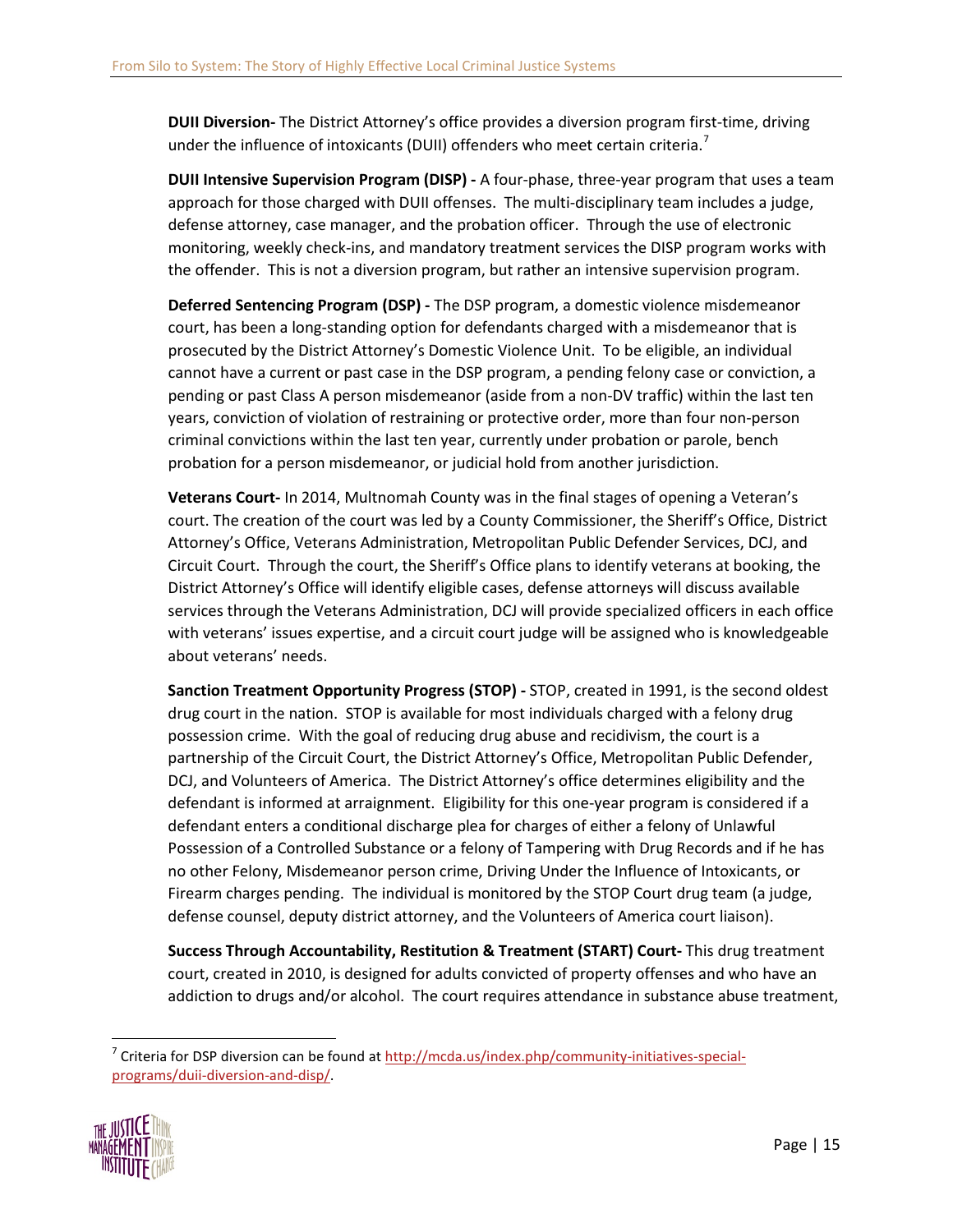the supervision of a probation officer, court appearances, and random drug testing. START Court is a collaborative effort of the District Attorney's Office, Circuit Court, Metropolitan Public Defender, DCJ, and the State of Oregon's Criminal Justice Commission.

**Sex Buyer Accountability and Diversion program (John's School) -** A diversion program that began in 2011 also known as the John's school. The program is conducted by the District Attorney's Office, Portland Police Bureau, and a local provider, LifeWorks Northwest. This program provides education for sex buyers on health education, sexually transmitted diseases, relapse prevention, and impact on women and children and the legal ramifications of continued illegal activity. This program is for those first-time offenders who plead guilty for soliciting prostitutes. Participants pay a \$1,000 fee and have six months to stay arrest free.

**Mental Health Court (MHC) -** Multnomah's Mental Health Court is geared towards participants on both supervised and un-supervised probation as a condition of the probation. Participants can often shorten their probation period by completing this court program which takes a minimum of one year. Once accepted, the participant is assigned to a Mental Health Court Monitor who assists with housing, medication management, health care appointments, transportation, and other needs. This court is a cooperative effort between the District Attorney's Office, Circuit Court, the County Mental Health Department, Metropolitan Public Defender, DCJ, and the Sheriff's Office.

**Bud Clark Commons Community Court-** This court, which operates out of a social service facility for the homeless,<sup>[8](#page-18-0)</sup> provides an opportunity for those in the homeless population facing low-level charges or violations to attend court, rather than the downtown Justice Center, and can be linked immediately to services that can provide assistance and resources for housing and reduce recidivism. This Community Court was created in 2012 and allows for a shorter case timeframe as, instead of waiting for 30 days, the district attorney's office has police set the court dates between four and ten days after citation for quality-of-life crimes and low-level offenses such as theft, drinking in public, and trespassing. If defendants plead guilty, they may be sentenced to community service or required to connect with certain social services. The court is designed for first-time offenders and, if successful in their sentence, can have their charge dismissed. The District Attorney's Office works with a local non-profit, Transition Projects, to provide resources for offenders.

As noted earlier, Travis County, Texas, stands out for its innovation in the area of evidence-based probation. The CSCD created the Travis Community Impact Supervision (TCIS) Program to reduce recidivism among the probation population. The TCIS program uses risk/needs assessment to identify the criminogenic needs of probationers and to tailor supervision levels and conditions to meet those needs. Supervision strategies now include motivational interviewing, a practice for changing offender behavior that is evidence-based, and graduated responses to include both incentives and administrative sanctions. The probation department conducts risks/needs assessments on each probationer and

<span id="page-18-0"></span> $8$  Bud Clark Commons opened in 2011 as a joint effort between the Portland Housing Bureau, Multnomah County, Transition Projects, and Home Forward in an effort to end homelessness. The facility provides permanent supportive housing apartments, a transitional shelter, and a daytime resource center.

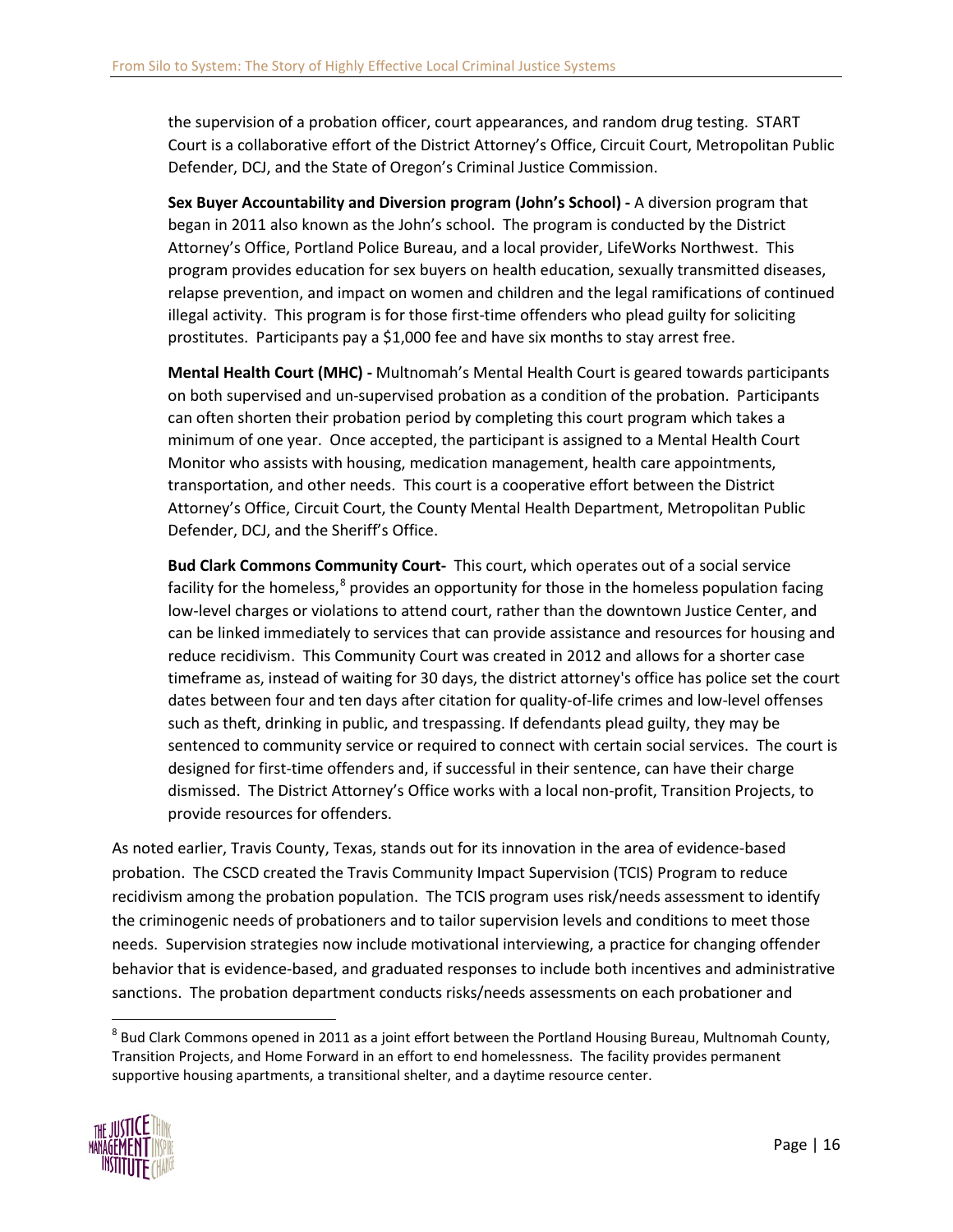provides the information to the sentencing judge for consideration at sentencing. Since the implementation of the TCIS program, there has been a steady decline in felony probation revocations, re-arrests, and absconding. Most striking are the outcomes for probationers by risk level with re-arrest rates for low-risk probationers (who under TCIS receive minimal supervision) and medium-risk probationers. The re-arrest rates for low-risk probations has decreased from 26% to 6% and from 26% to 13% for medium-risk probationers. Now with its new director in place, the CSCD is expanding even further to increase its impact. This expansion includes a robust fidelity plan for its staff and continued efforts to improve services offered to offenders on probation.

### <span id="page-19-0"></span>**Cross-System Education**

In all of the eight systems included in this study, cross system education was used as a tool to ensure that all key stakeholders have a shared understanding and a baseline of knowledge about effective strategies for realizing the systems' shared visions. Training is offered locally by one stakeholder agency to the rest of the system, providing training to judges, for example, on what risk/needs scores mean. The counties have also placed emphasis on providing educational opportunities for system teams to attend national and regional training programs. For example, Hennepin, Johnson, and Maricopa counties have sent teams of judges, prosecutors, defense attorneys, sheriffs, and community corrections personnel to receive national training on the use of risk/needs assessments throughout the case processing continuum to inform decision making.

Other important cross training experiences observed by JMI were local conferences offered by criminal justice coordinating councils or key stakeholder agencies to highlight best and evidence-based practices in criminal justice. The coordinating council in Multnomah County, for example, hosts an annual *What Works* conference that brings together state and regional policymakers along with justice practitioners to learn about best practices in the state and around the country. In 2013, Travis County hosted its first conference, the Travis County Vision Summit, to share its own lessons learned and to bring together experts and other practitioners from the field to discuss other ways that practice could be improved in a system that had already been looked to as a pioneer in criminal justice.

### <span id="page-19-1"></span>**System Structure**

The structure of the criminal justice system itself may perhaps be the most difficult characteristic that jurisdictions seeking to become more effective need to address. Across the country, criminal justice systems are more similar than different, grounded in the same constitutional principles and organized in ways deeply steeped in the history of jurisprudence in the US. Yet, there are some structural differences that emerged from the JMI study that merit mention and consideration.

In particular, the role of the judiciary emerged several times as being paramount to collaboration and the ability to innovate. As an independent branch of government though, there are often structural barriers that make judicial involvement difficult. JMI identified two examples of how court organization and how internal governance can facilitate a systemic approach.

Hennepin County, Minnesota is an example of how system structure can have an impact on the success of its system. As a unified court, court administration is able to try and render decisions about

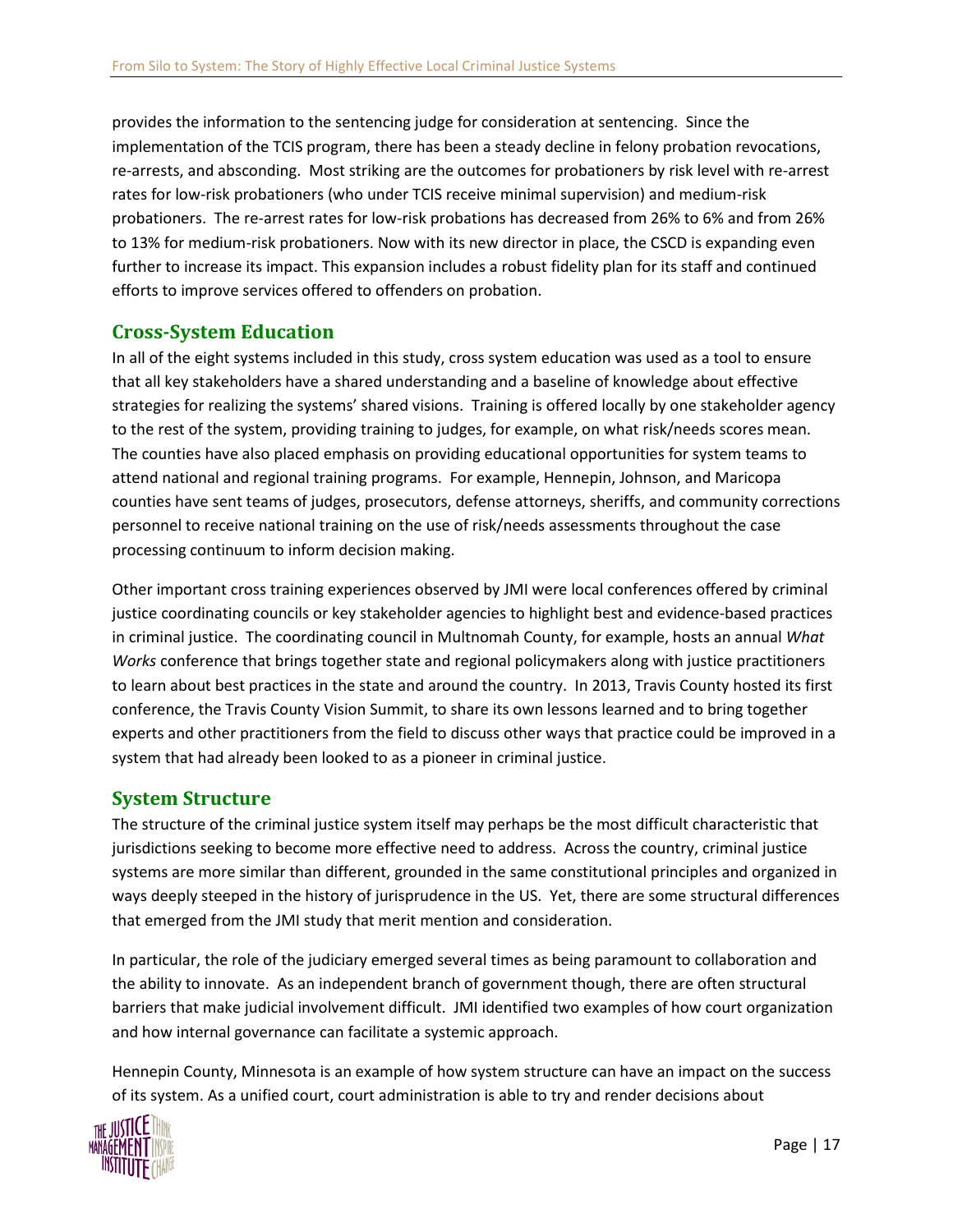misdemeanor and felony offenses with the right amount of measured and equitable emphasis and resources. In other words, Hennepin doesn't suffer from anomalies, which regularly occur in a bifurcated court system, where misdemeanors and felonies are handled in completely different courts by different judges, and defendants charged with gross misdemeanors often receive harsher penalties than low level felonies. Also, the system is able to be more efficient in case processing as it has one wellmanaged system through which to move rather than two. In a unified court, judges and court administrators have a full view of the types of charges and offenses before them, mitigating these discrepancies.

In Maricopa County, its system of master calendaring certainly represents a fundamental, structural change to criminal court. However, Maricopa County also benefits from a unique and rigorous merit selection process of judges across all divisions of its Superior Court, not just the Criminal Department. The merit selection process in Arizona is one of the most rigorous in the country – a fact that is not lost on the local judges who reasoned that the difficulty of the process is in itself a way of bringing together all of the judges into a more cohesive team. The Arizona Supreme Court appoints 30 members to a statewide Commission on Judicial Performance Review (CJPR), based on applications and recommendations from the public. A majority of the commission's members must be non-lawyers, and a no more than six can be judges. Of the six states who had such commissions in 2003, Arizona's was the largest of the six.

Maricopa County judges undergo an intensive application and review process that among other things includes the submission of summaries of at least 13 cases fitting different criteria; three writing samples from their professional work; and 16 references from lawyers or judges, individuals known personally, lawyers with whom they have worked in an adversarial case, fellow members of bar or professional association committees, and individuals with whom they have served on community organizations. Once accepted, Maricopa County Superior Court judges still go through intensive case reviews with their department chiefs.

Because judges are selected through a merit process, they are insulated to a large degree from the political swings in the County. The chief judges and other judges are therefore able to remain more focused on issues of practice and policy. This process also lays the foundation for a sense of comradery and teamwork among the judges. The appointment process is difficult and everyone must go through it. Once appointed, judges have a common experience from which to draw as they begin their work on the bench. Although there are other factors that support judicial teamwork, leadership from throughout the system cited the shared experiences of applying for a judgeship as a major factor.

# <span id="page-20-0"></span>**Conclusion**

The overarching lesson learned by examining the different characteristics of systems that have effectively broken down the silo approach to criminal justice is that it takes a long time and is hard work. The culture of collaboration was not born in a single day; rather for most of the eight counties, it was cultivated over many years. Systemic approaches require absolute commitment from all the key